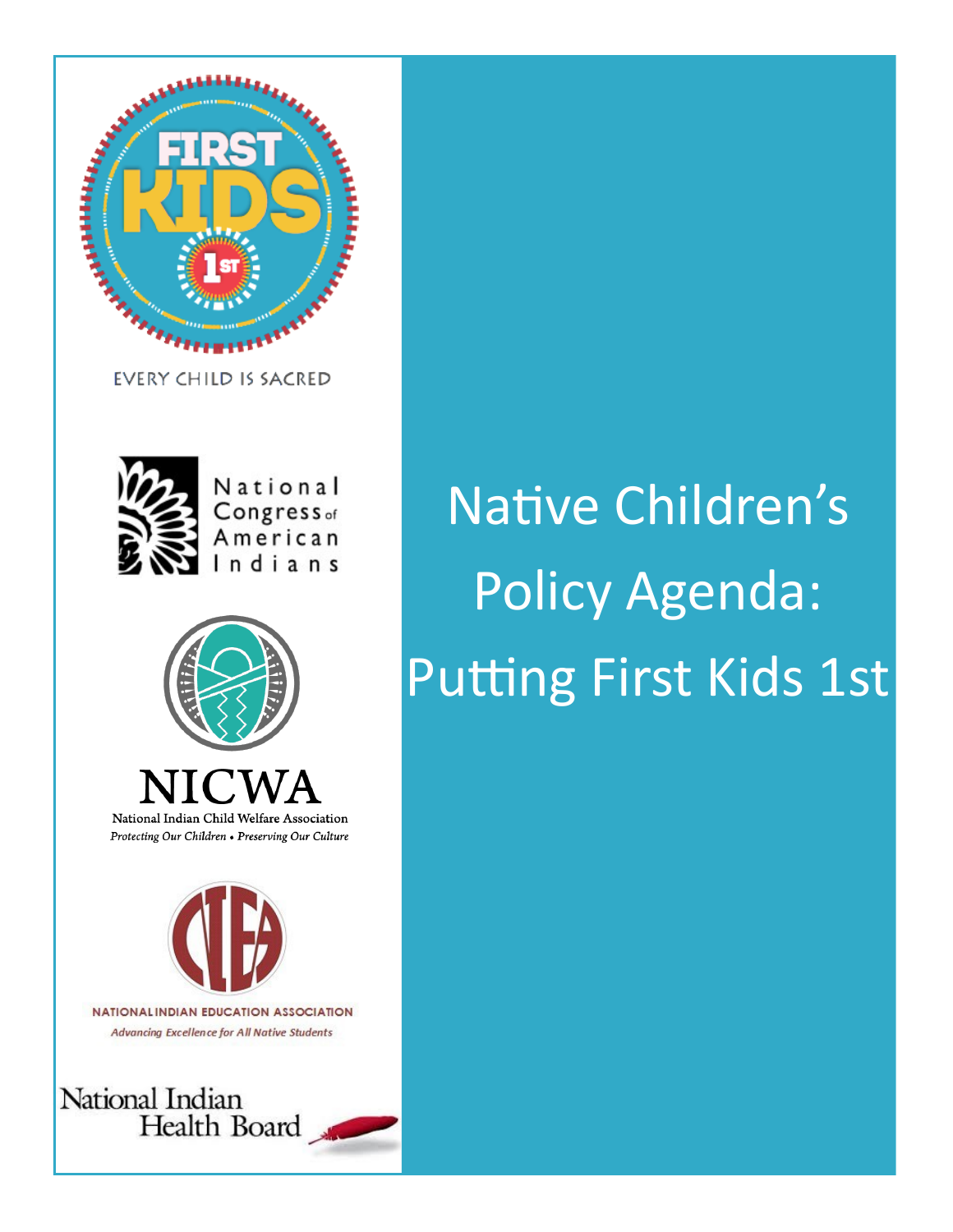# **NATIVE CHILDREN'S POLICY AGENDA: PUTTING FIRST KIDS 1ST**

# **By the National Congress of American Indians, National Indian Child Welfare Association, National Indian Education Association, and the National Indian Health Board**

**Updated August 2015**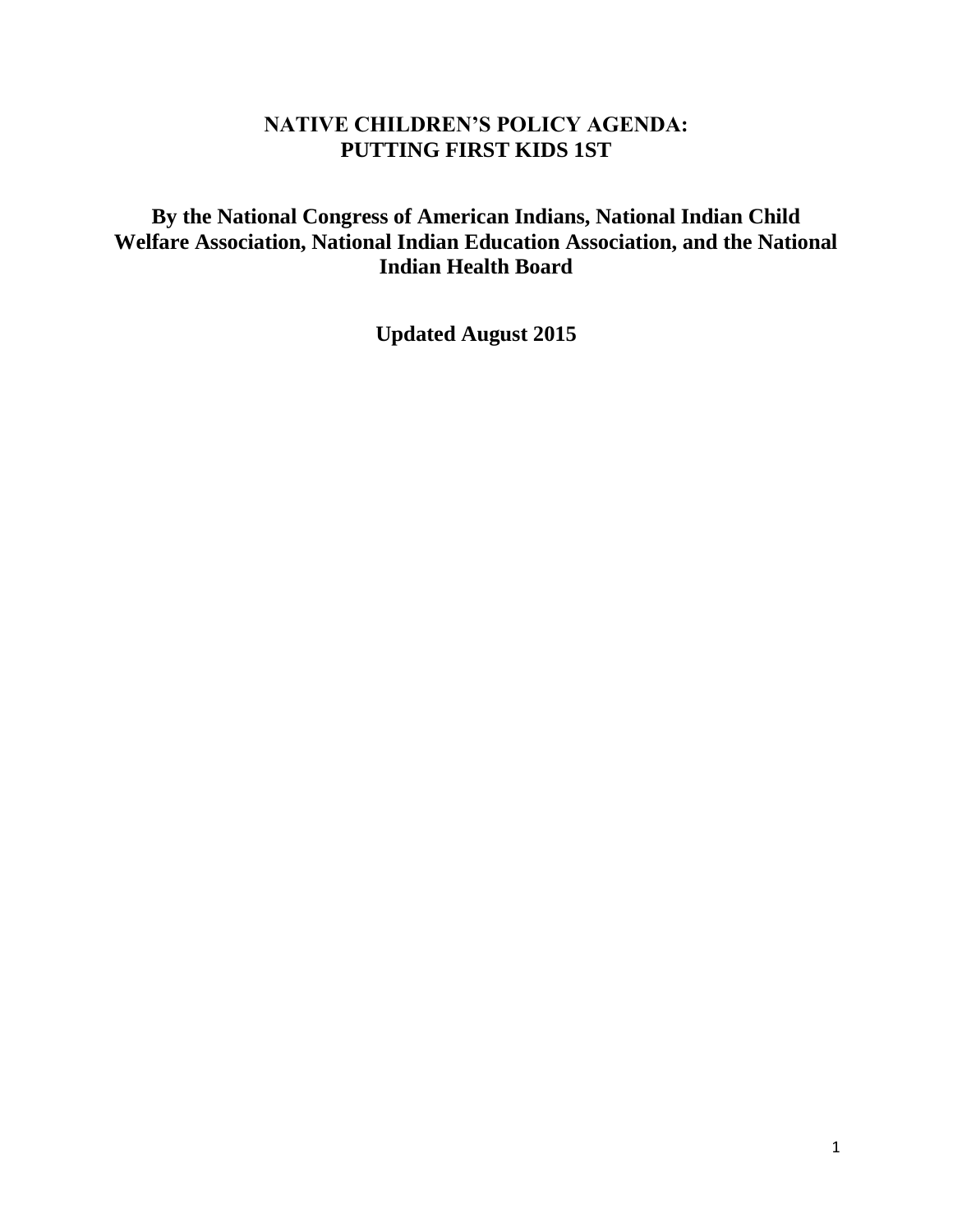# **TABLE OF CONTENTS**

| <b>Executive Summary</b>       | 3  |
|--------------------------------|----|
| Introduction                   | 4  |
| <b>Healthy Lifestyles</b>      | 5  |
| <b>Supportive Environments</b> | 11 |
| <b>Successful Students</b>     | 17 |
| <b>Vibrant Communities</b>     | 21 |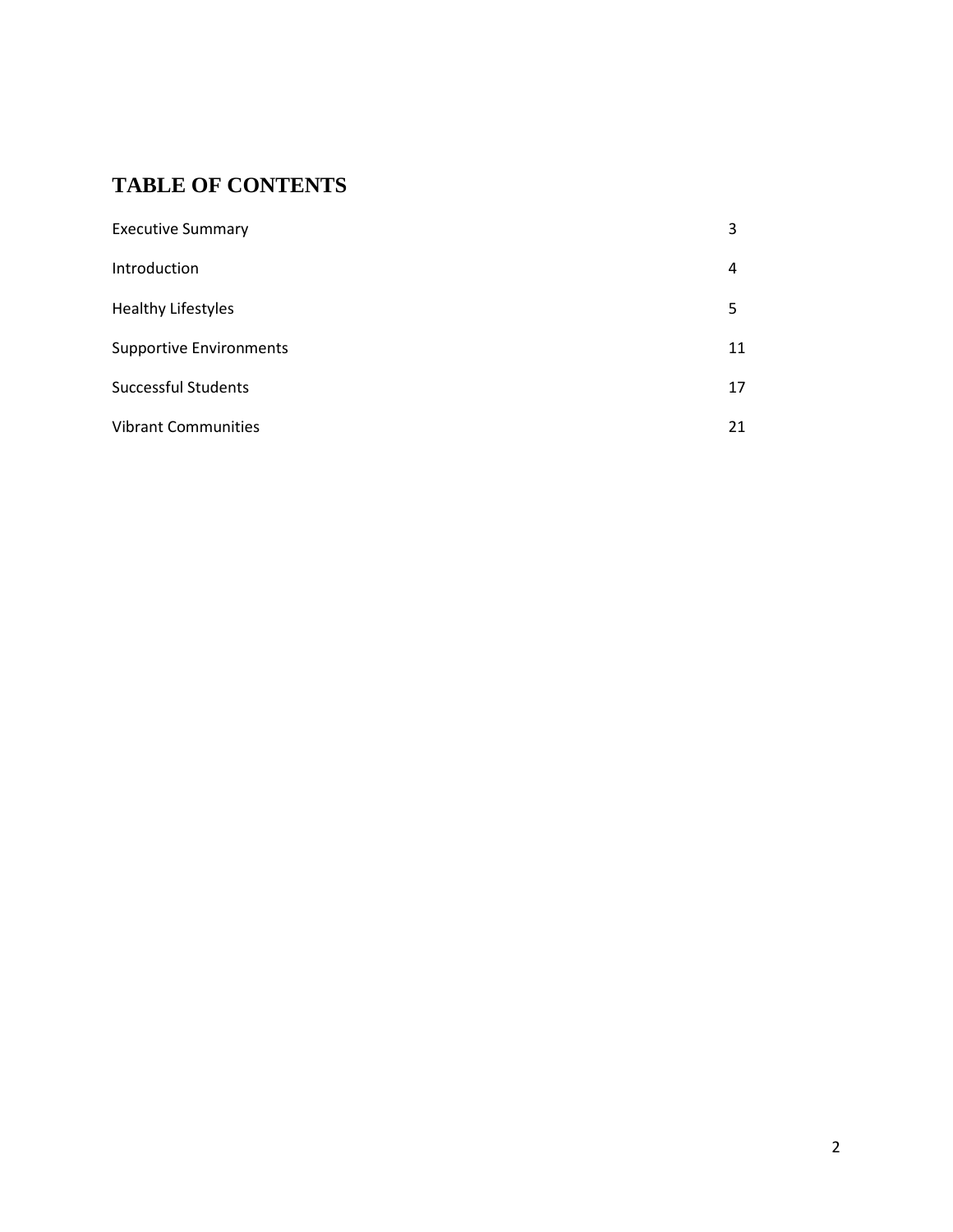# **EXECUTIVE SUMMARY**

For time immemorial, bound by love and responsibility, tribes have worked to ensure the health, well-being, and success of Native children. Tribal governments are responsible for protecting youth, teaching and guiding these next generations, providing services to families, and creating supportive environments where children can live and flourish. Native children, in turn, form the backbone of future tribal success and will someday lead the charge to create thriving, vibrant communities. In 2008, the National Congress of American Indians, the National Indian Health Board, the National Indian Education Association, the National Indian Child Welfare Association, and the National Council of Urban Indian Health created a joint policy agenda for American Indian and Alaska Native children. The goal of this initiative is to set forth specific recommendations to improve the social, emotional, mental, physical, and economic health of children and youth, allowing them to achieve their learning and developmental potential. In short, this initiative calls on key stakeholders to put *First Kids 1st*.

This agenda, updated in 2015, is intended as a tool to assist tribal leaders and other policymakers in their work to create and implement a vision for vibrant, healthy communities. It is also intended to guide stakeholders as they prioritize legislation and policy issues that may affect Native children and youth. We identify four overarching themes that we believe must be guiding principles for improving children's lives and outcomes. Within each theme, the agenda sets forth tribal strategies and policy objectives to implement these principles. The themes are:

**Healthy Lifestyles.** Native children must have the resources and support they need to develop strong self-esteem, positive self-identity, healthy bodies, and the life skills to usher them successfully into adulthood. One of these resources is good health. Children who are physically, mentally, emotionally, and spiritually healthy are more able to play, learn, and work. And since health is a component of the mind as well as the body, they are also more apt to influence their peers to promote an encouraging social norm around health and healthy behaviors.

**Supportive Environments.** Children who have their basic needs met, including love, shelter, food, clothing, and play, are children who are more likely to go on to thrive, explore, learn, and dream. Our children must be supported by our communities and protected from harm.

**Successful Students.** Children who have a positive, safe, and culturally relevant learning environment will achieve to the best of their abilities. Qualified and skilled teachers, culturebased curriculum, and family involvement are effective and promising practices critical to ensuring children are able to develop to their full potential.

**Vibrant Communities.** In order to invest in children and the community structures that support them, tribal governments must have options for economic development, flexibility to channel tribal and federal funds into programs that best support their members, and resources to help move families out of poverty. The objective is to foster economically strong and resilient communities which can support community programs that provide basic support for children and families.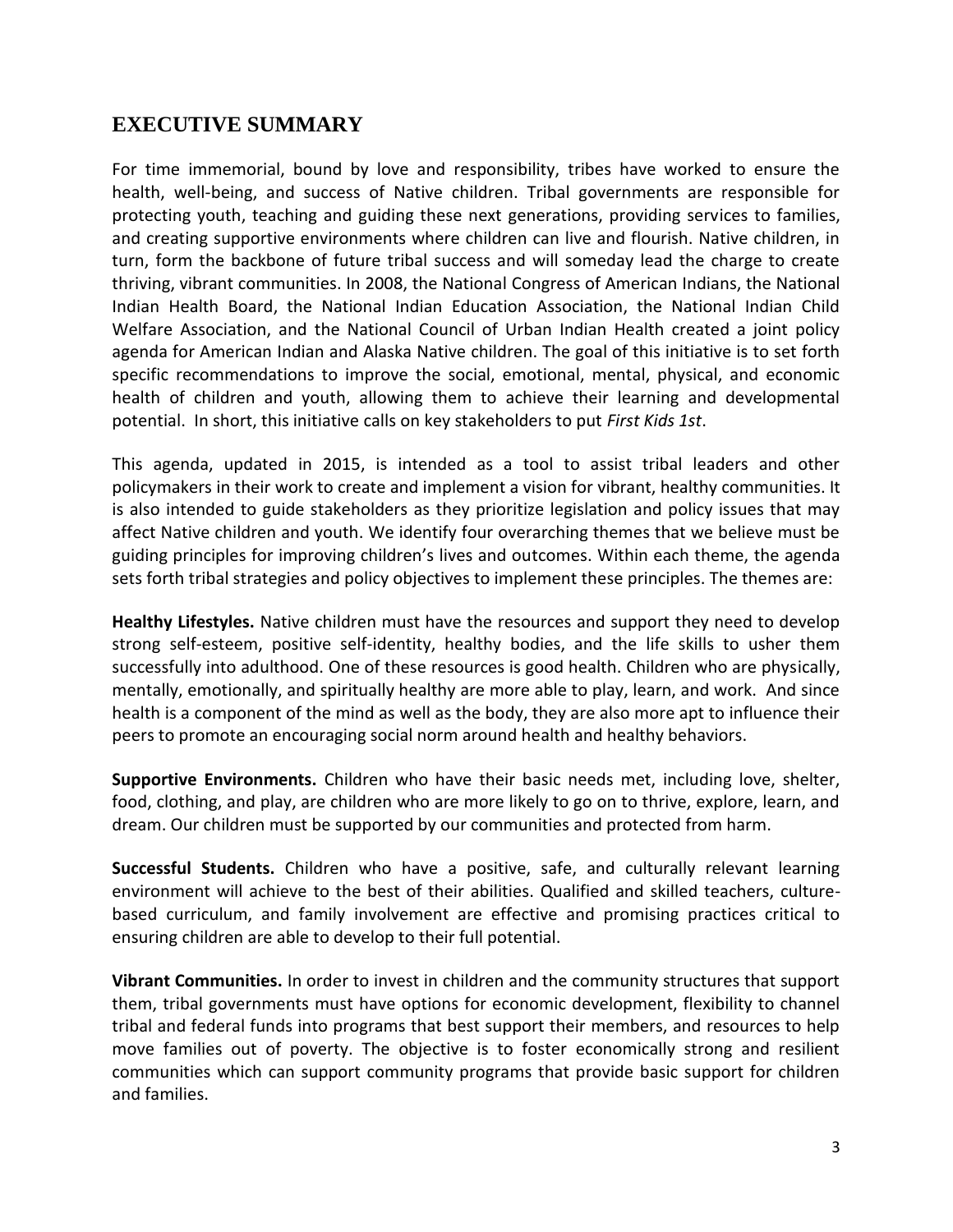# **INTRODUCTION**

From time immemorial, bound by love and responsibility, tribes have worked to ensure the health, well‐being, and success of Native children and youth, from before birth to adulthood. Tribal governments are responsible for protecting youth, teaching and guiding these next generations, providing services to families, and creating supportive environments where children can live and flourish. In exercising this responsibility, tribal governments rely on collaborations and partnerships with other stakeholders. Because of these relationships, it is critical that tribes and tribal organizations lead the way in developing and implementing sound, culturally appropriate policy strategies to support the healthy development of Native children.

Recognizing this need, in 2008, the boards of directors of the National Congress of American Indians, National Indian Health Board, National Indian Education Association, National Indian Child Welfare Association, and the National Council of Urban Indian Health created a joint policy agenda for American Indian and Alaska Native children. The result of this collaboration is this Native Children's Policy Agenda. This agenda, updated in 2015, is intended to be a tool to develop integrated policy approaches and specific recommendations for tribal governments, policymakers, and local leaders to use when creating and implementing a vision for a thriving, vibrant Native community. It is also intended to guide stakeholders in identifying specific legislative vehicles and policy issues that may affect Native children. This agenda will also inform and guide the work of the emergent initiative-- *First Kids 1st*.

We believe that in order to be successful, a Native children's initiative must encompass both broad themes and specific goals and must reach beyond typical children's issues to identify the full range of factors important to Native children's well-being. Some of these factors are more obvious: children need quality education, supportive communities, and good health. Each of these, however, depends on factors which may be less obviously associated with children, such as access to affordable housing, the availability of healthy foods in communities, and economic development to support community services. Recognizing the challenges that present on the path from prenatal to adulthood, we also must foster resilience in children and youth by ensuring access to both traditional knowledge and new research on life skills which will allow our young people to successfully overcome barriers they may face.

In this policy agenda, we identify guiding policy principles for improving the lives of Native children and provide concrete recommendations for implementation. We have grouped these principles into four overarching themes: Healthy Lifestyles, Supportive Environments, Successful Students, and Vibrant Communities. Within each theme, we identify specific areas of focus and set forth specific tribal strategies and policy objectives to improve the lives of Native children and youth.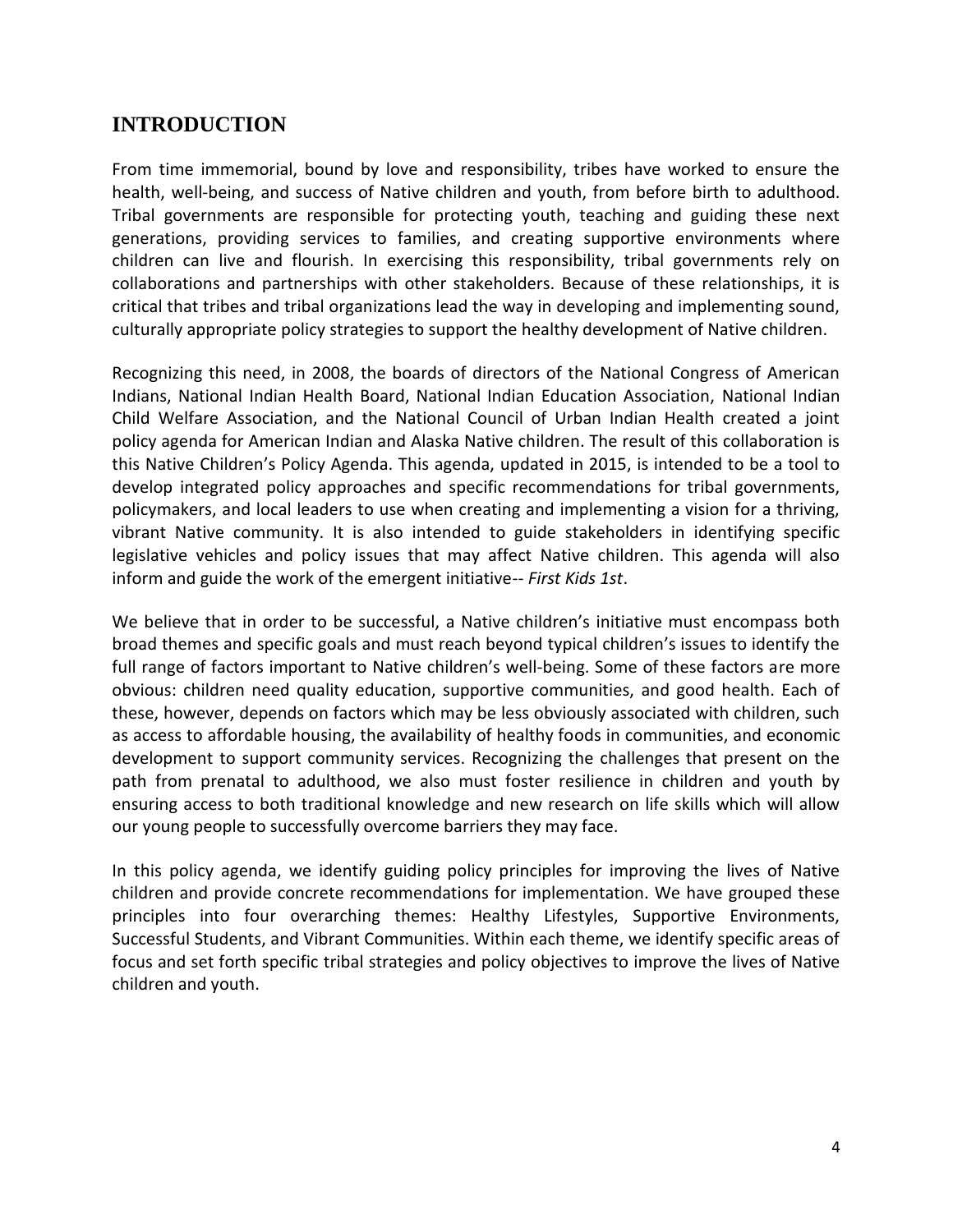# **HEALTHY LIFESTYLES**

Our children must have the resources they need to develop strong self‐esteem and the life skills needed to help usher them into adulthood. One of these resources is good health. Children who are physically and emotionally healthy are better able to play, learn, and work.

#### **Access to Health Care**

In order to raise healthy children, communities need access to comprehensive quality health care delivered in a culturally appropriate and sensitive manner. Comprehensive health care includes physical and behavioral health providers, urgent and preventative care, women's health services, prenatal and infant health services, dental services, and eye care. The federal Indian Health Service (IHS) is responsible for providing health care to all Indian people, but IHS is typically funded at just over half the level of need,<sup>1</sup> resulting in inadequate health care and poor health outcomes for Native people. Between 2007 and 2009 life expectancy for an American Indian or Alaska Native (AI/AN) was just 73.7 years, which is 4 years less than the 2008 U.S. average.<sup>2</sup> The infant mortality rate from 2007 to 2009 for AI/AN people residing in the IHS service area is 8.3 deaths per every 1,000 live births – 26 percent higher than the overall U.S. rate. $^3$  In order to address these disparities, the IHS must be fully funded, health facilities must be constructed and renovated to keep pace with need and technology, and tribes must have the flexibility to explore programmatic approaches and service models, including telemedicine, community health workers, integration of traditional and Western strategies, and use of mid‐level providers in order to improve service to remote areas and underserved communities. Where these innovative programs exist, like the Dental Health Aide Therapy program in Alaska -- we see impressive outcomes for community health, patient engagement and workforce development.

Tribal Strategies

- Develop programs to recruit and train Native people in health professions and to attract skilled health care practitioners to tribal communities, especially in rural and remote areas.
- Develop partnerships with urban centers using telehealth technology to promote access to specialty care.
- Integrate traditional health care practices into existing health and wellness services. For many Native people, culture, tradition, and spirituality are critical to their overall health and well-being. Modern health care delivery need not, and should not, result in suppression of traditional methods.
- Incorporate wellness programs in health clinics and facilities. While health care addresses disease prevention and treatment, wellness encompasses daily lifestyle choices, environment, emotional and spiritual well‐being, and health education.

<sup>1</sup> U.S. Department of Health and Human Services, Indian Health Service. (1999). *Part 1: Level of Need Cost Model.*  $^2$  U.S. Department of Health and Human Services. (2014). Indian Health Service. Trends in Indian health: 2014 edition. *Public Health Service, Indian Health Service, US Government Printing Office, Washington, DC*.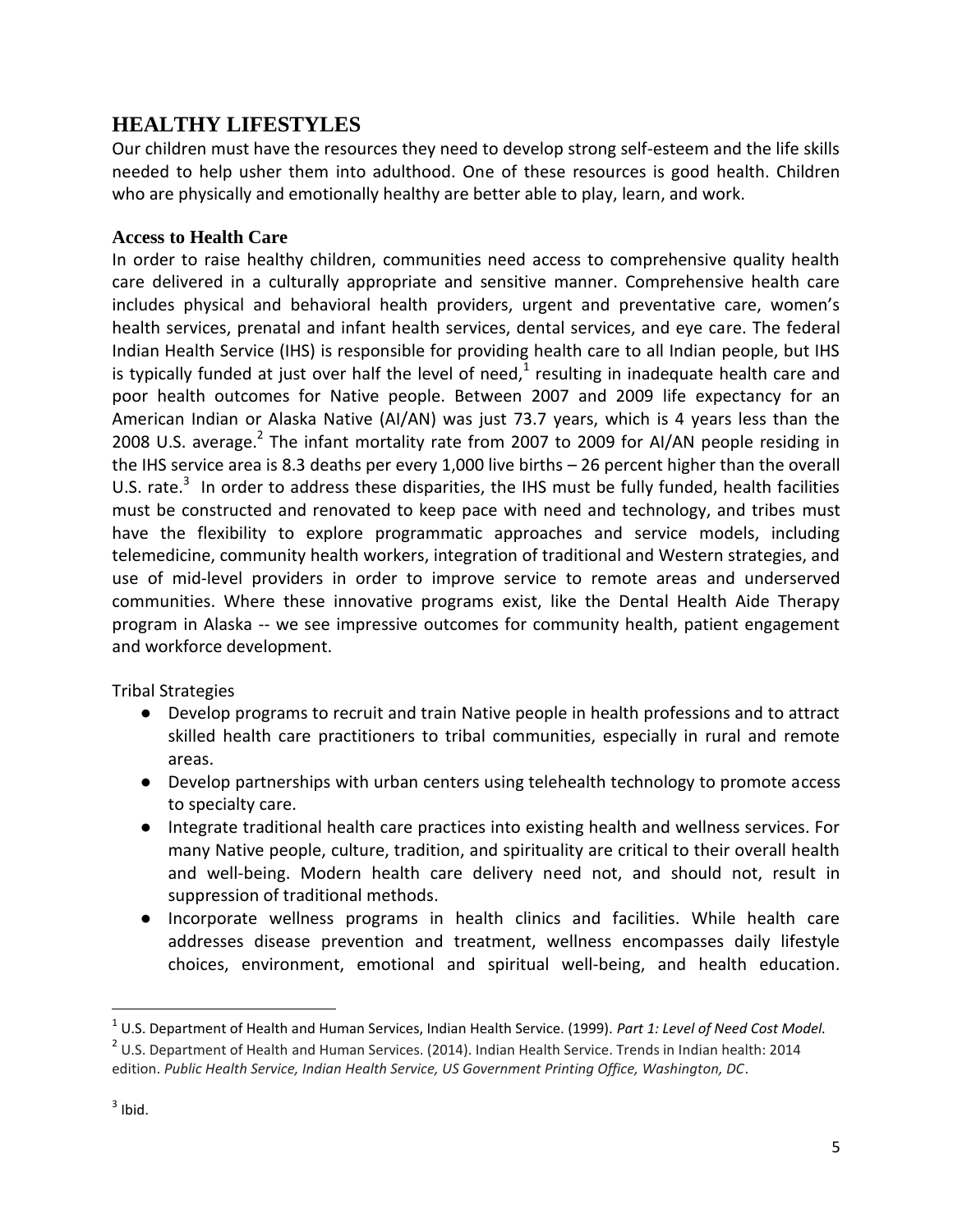Through wellness promotion, the incidence of health problems can be reduced, along with long term health care costs.

- Improve outreach services and health education. For example, a tribal diabetes patient education program, which focuses on teaching people how to manage their disease on a daily basis, is an important tool for reducing diabetes‐related complications. These programs can also be directed to helping children manage their diabetes from an early age. Similarly, community outreach services can help educate people about the availability of health benefits and teach children to make healthy choices early in life.
- Develop school-based health clinics. Students perform better in class when they are healthy and ready to learn. School‐based health centers bring the doctor's office to the school so students avoid health‐related absences and get support to succeed in the classroom.
- Increase enrollment in Medicaid, Medicare, and SCHIP for eligible Indian people.
- Improve the overall capacity of Tribal public health systems with the development of public health codes and policies.
- Promote broader adoption of a mid-level dental provider program at the Tribal level.

Policy Objectives

 $\overline{\phantom{a}}$ 

- Work toward full funding for the Indian Health Service, ensuring that IHS, tribal and urban Indian health providers have adequate funding and modern equipment and technology.
- Become engaged in non-Native national health policy initiatives.
- Advocate for a federal authorization program for school-based health clinics.
- Continue to work with the Indian Health Service to achieve 100% *Baby Friendly Hospital* designation among all IHS hospitals.

## **Behavioral Health & Emotional Well-Being**

Lack of behavioral health services is a major issue for many tribal communities. AI/AN youth have extraordinarily high suicide rates, and suicide has reached epidemic proportions on some reservations. The death rate from suicide for American Indian and Alaska Native people is 62% higher than the general population.<sup>4</sup> Unfortunately, the services needed to prevent, diagnose, treat, intervene and provide aftercare for these behavioral health crisis situations does not exist in most tribal health clinics. A 2001 study estimated that the ratio of behavioral health providers to Indian children was as low 1 to 25,000.<sup>5</sup> Children need access to mental health professionals, paraprofessionals, and crisis intervention services in their schools and

<sup>4</sup> U.S. Department of Health and Human Services, Indian Health Service. (2006). *Facts on Indian Health Disparities (based on 2000‐2002 rates).* Retrieved August 25, 2008, from

http://info.ihs.gov/Files/DisparitiesFacts‐Jan2006.pdf

<sup>&</sup>lt;sup>5</sup> Freeman, B., Iron Cloud-Two Dogs, E., Novins, D.K., & LeMaster, P.L. (2004). Contextual Issues for Strategic Planning and Evaluation of Systems of Care for American Indian & Alaska Native Communities: An Introduction to Circles of Care. *American Indian and Alaska Native Mental Health Research* 11(2), 7.(citing McNevins, M. & Shepard‐Erickson, J. (1998) SAMHSA, American Indian Children's Mental Health Services: An Assessment of Tribal Access to Children's Mental Health Funding and a Review of Tribal Mental Health Programs), Retrieved August 25, 2008, from http://aianp.uchsc.edu/ncaianmhr/journal/pdf\_files/11(2).pdf.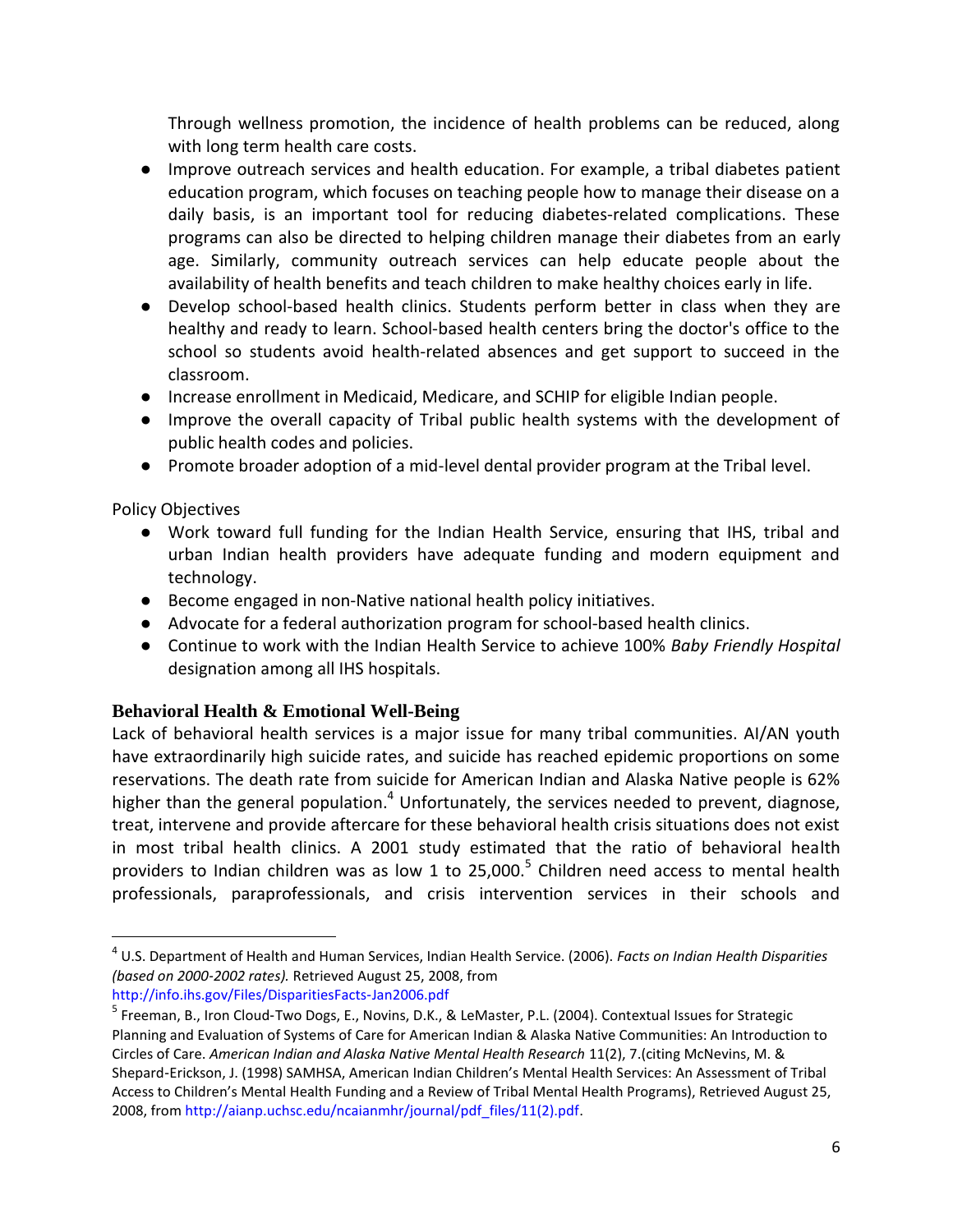communities; and support and skills-building should be available to those who work with and provide care for youth as well – both professionally and personally. And knowing that protecting youth is a community value, community members and family members need to understand suicide and how to intervene when they fear that a person may be contemplating suicide.

Tribal Strategies

- Recognize that behavioral health is an important issue for Native communities and support research in the mental health field focusing on culturally appropriate, traumainformed, effective treatment methods and models of care that are feasible for reservation and Alaska Native communities.
- Use system of care approaches that integrate services and operate on a child and family centered philosophy.<sup>6</sup>
- Support teaching of culture and tradition as a primary means of rejuvenating the selfworth, resilience, and mental health of AI/AN youth.
- Work to ensure the availability of non-crisis services, such as mediation, anger management programs, peacemaking, and other conflict resolution approaches.
- Develop culturally relevant school-based counseling programs to provide schoolchildren with immediate access to mental health services. School counselors should be trained in crisis intervention, provide general counseling services, and be equipped to refer students to other providers for more in‐depth treatment.
- Diffuse prevention and intervention strategies for non-health professional peers and family members that are culturally appropriate and align to the community's resources.
- Support requires in-services classes for teachers, school employees and child care professionals on suicide and intervention strategies.

Policy Objectives

- Advocate for tribal provisions that establish direct tribal access to the Community Mental Health Services Block Grant in amounts that reflect the need within tribal communities for mental health services.
- Increase tribal funding for existing SAMHSA programs such as the System of Care and Circles of Care grant programs.
- Encourage state agencies and local service providers to fund and support programs to treat alcohol and substance abuse among Native people, including programs addressing co‐occurrences of alcohol and substance abuse with other mental health problems.
- Establish federal requirements and incentives to increase state-tribal Medicaid agreements that can increase AI/AN peoples participation in the Medicaid program and improve coordination between states and tribes on the provision of mental health services.
- Support legislation to provide additional resources for suicide prevention in tribal communities.

<sup>6</sup> Pires, Sheila A. (Spring 2002). *Building Systems of Care: A Primer*. Retrieved August 14, 2015 from http://gucchd.georgetown.edu/products/PRIMER\_CompleteBook.pdf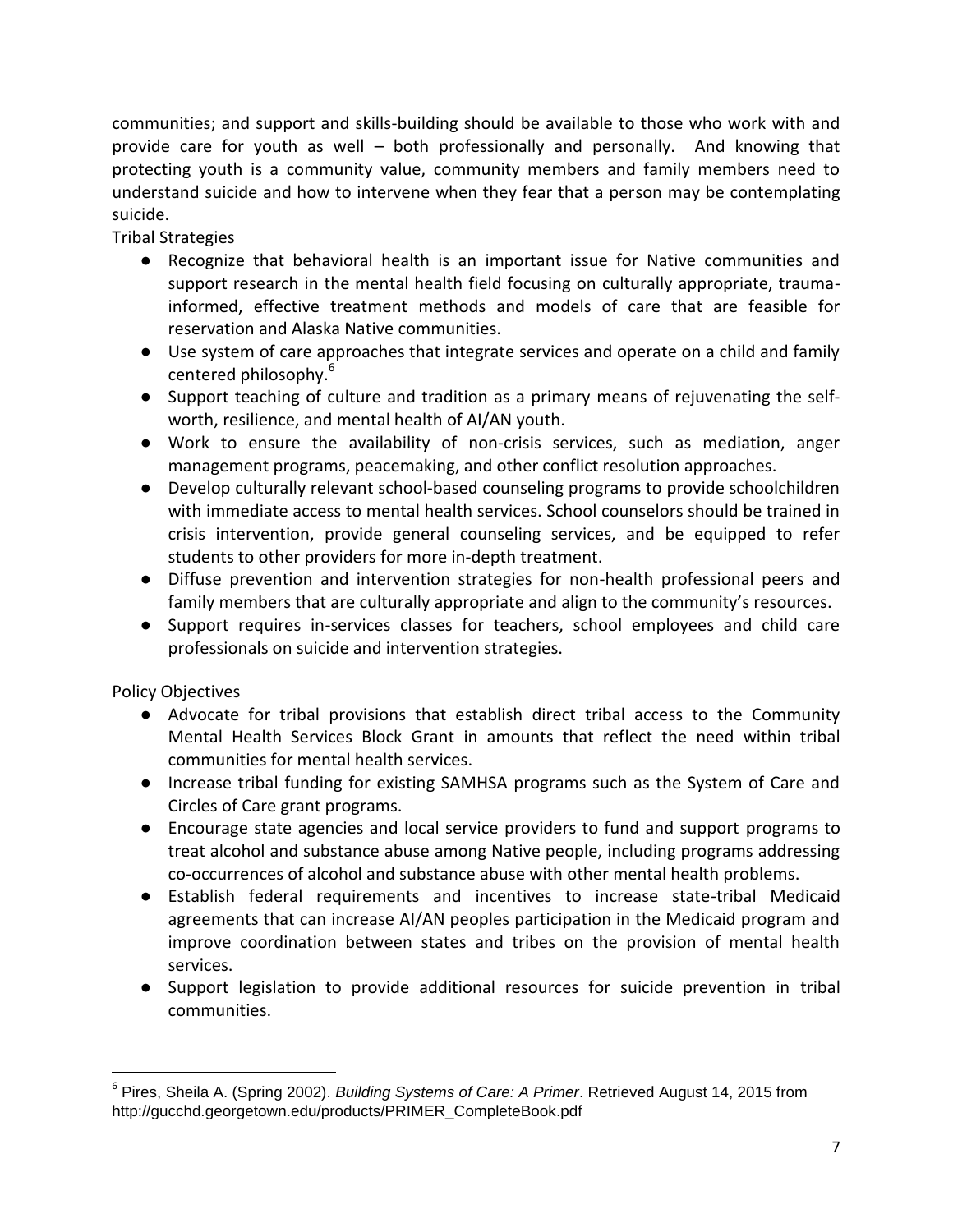- Encourage Congress to fully fund IHS behavioral health services, fully staff all IHS mental health care positions, and increase the number of therapists available, especially those with child and adolescent training.
- Develop interagency cooperative agreements for placement of behavioral health professionals within schools on tribal lands, including Bureau of Indian Education schools.

## **Healthy Foods**

Traditional subsistence lifestyles have been replaced with federal programs such as the Food Distribution Program on Indian reservations, the Food Stamp Program, and the Commodity Supplemental Food Program. Additionally, new reliance on store‐bought foods, poor access to fresh produce, and the increased consumption of fast foods have resulted in American Indian and Alaska Native children suffering from higher rates of obesity and related complications, such as type 2 diabetes.<sup>7</sup> The prevalence for type 2 diabetes in Native children can be as high as 76% -compared to 6% for non-Hispanic white children. $^8$  The Centers for Disease Control and Prevention (CDC) reported in 2012 that 59.9% of non-Hispanic White adults (both male and female) in the U.S. are either overweight or obese, while 71.1% of AI/AN adults are overweight or obese.<sup>9</sup> Additional research shows that longer time spent traveling to purchase groceries can have a direct correlation on high body mass and obesity.<sup>10</sup>

Tribal Strategies

- Ensure that community food programs, especially youth breakfast and lunch programs, incorporate healthy food choices and locally produced or traditional food options.
- Consider partnering with businesses that will bring healthy food options, rather than snack or fast food, to the community.
- Consider co-locating programs to serve meals to elders with Head Start, child care, or school programs.
- Partner with local food producers on projects, including food exchanges, local markets, or community gardens.
- Encourage school garden programs to grow local and traditional foods that can provide produce for school cafeterias.
- Create kitchens in community centers to educate community members on healthy food preparation.
- Teach community members to budget and shop for healthy foods.

<sup>&</sup>lt;sup>7</sup> Story, M. et al. (2003). Obesity in American-Indian Children: Prevalence, Consequences, and Prevention. *Preventative Medicine,* 37(1), S3‐S12, S5.

 $^8$  Kaufman, F. (2008, July 16,). Written Testimony before the Senate Committee on Health, Education, Labor, and Pensions, Subcommittee on Children and Families. *Childhood Obesity: The Declining Health of American's Next Generation—Part I*, 3.

 $^{9}$  CDC 2013. Health Behaviors of Adult: Unites States, 2008-2010. Table 6.1. Reitrived from <http://www.cdc.gov/nchs/data/series/sr> 10/sr10 257.pdf

 $^{10}$  Chuang, K.. (2012). Food deserts: What they are, what they do, and what is being done about them. Nutrition, 245. Retrieved fro[m http://gillingsproject.wordpress.com/food-deserts-what-they-are-what-they-do-and-what-is](http://gillingsproject.wordpress.com/food-deserts-what-they-are-what-they-do-and-what-is-being-done-about-them/)[being-done-about-them/](http://gillingsproject.wordpress.com/food-deserts-what-they-are-what-they-do-and-what-is-being-done-about-them/)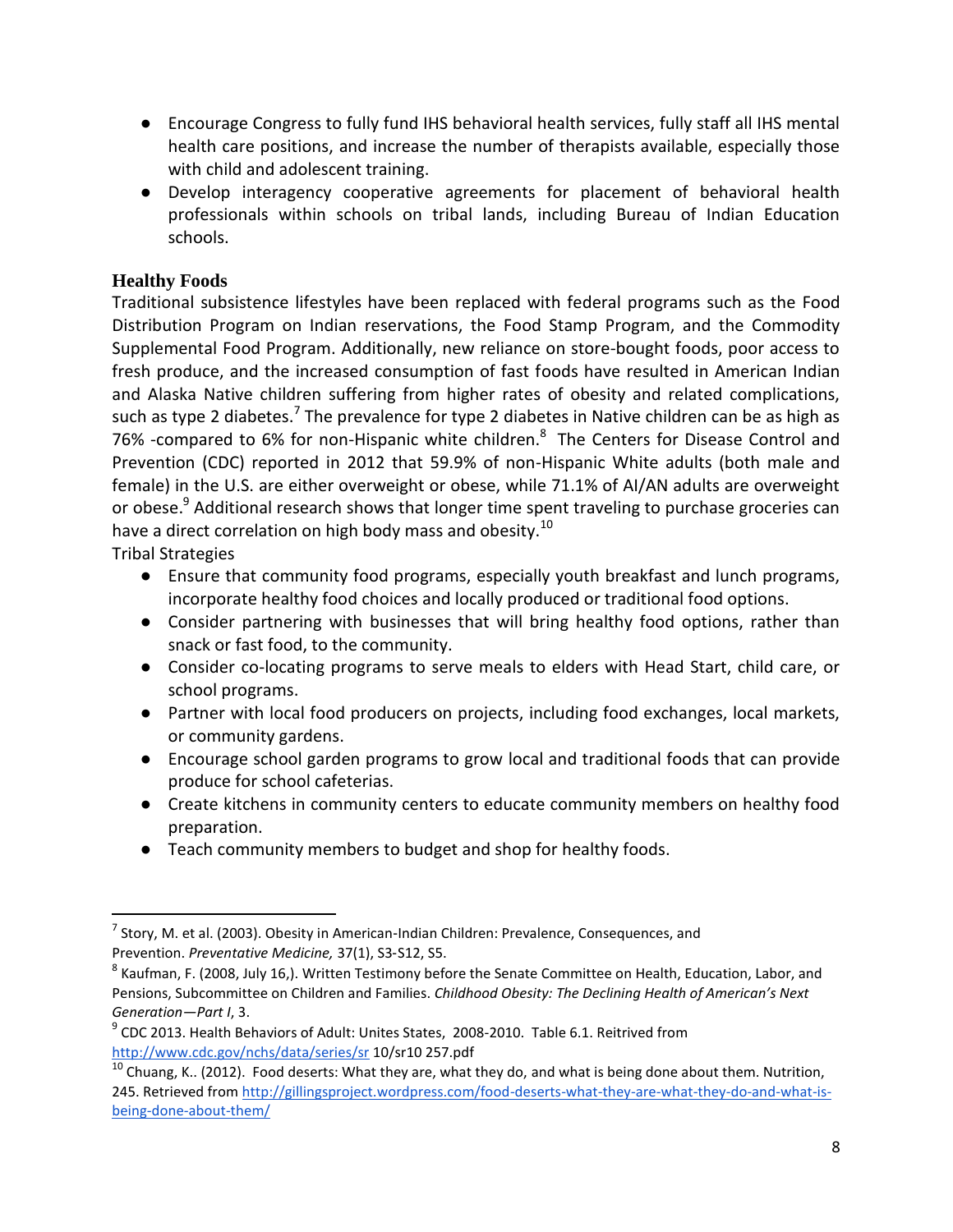● Create community garden programs to incentivize locally grown and family-produced food, as well as explore creating a community co-op or food share program.

Policy Objectives

- Work to improve the Food Distribution Program on Indian reservations to incorporate more traditional, locally‐produced foods as healthier options.
- Provide direct funding to tribes who want to administer the Supplemental Nutrition Assistance Program (formerly the Food Stamp Program).
- Work to create similar options for the Women, Infants and Children (WIC) program and increase tribal flexibility in administering this program.
- Advocate for tribal provisions within the National School Lunch Program and the School Breakfast Program for tribal schools.
- Work with school nutrition programs to replace junk foods with healthier options in vending machines and school cafeterias. $11$  These programs should permit tribal administration and should ensure that state‐administered programs are sufficiently responsive to the needs of Native youth.
- Promote the expansion of retail grocery markets in Native communities.
- Support federal programs that encourage at-home food production, such as backyard gardens and training on planting and maintenance.
- Encourage federal agencies to focus outreach and education efforts on reducing childhood obesity among Native children.
- Promote the adoption of Tribal policies governing the availability of unhealthy vending machine foods and beverages.
- Work with national funders to create a tribal grant program for the creation of local food co-ops or tribal farmers' markets.

## **Physical Activity**

Regular exercise is key to maintaining good health. Exercise habits formed early in life can lay the foundation for healthy exercise habits in adulthood. Creating outlets for healthy physical activity encourages children to be active, and creates opportunities for family and social engagement on a much broader scale. In many tribal communities, however, physical activity options like summer camps and organized sports teams are not readily available to children, and the environment may not be conducive to outdoor play or activity.

Tribal Strategies

 $\overline{\phantom{a}}$ 

● Work to ensure that schools in Native communities provide comprehensive physical education and organized sports opportunities. Elementary schools should be required to incorporate at least 30 minutes of physical activity a day and should be prohibited from using recess as a form of punishment or reward.

<sup>&</sup>lt;sup>11</sup> Center for Public Health Advocacy, National Consensus Panel on School Nutrition: Recommendations for Competitive Food Standard in California Schools, Aptos Middle School Student Nutrition Committee. (2002). *Waistlines and Bottom Lines: How Eliminating Junk Food from a School's Cafeteria Affects Revenue.* Retrieved November 18, 2008, from http://www.sfusdfood.org/pdfs/science.pdf.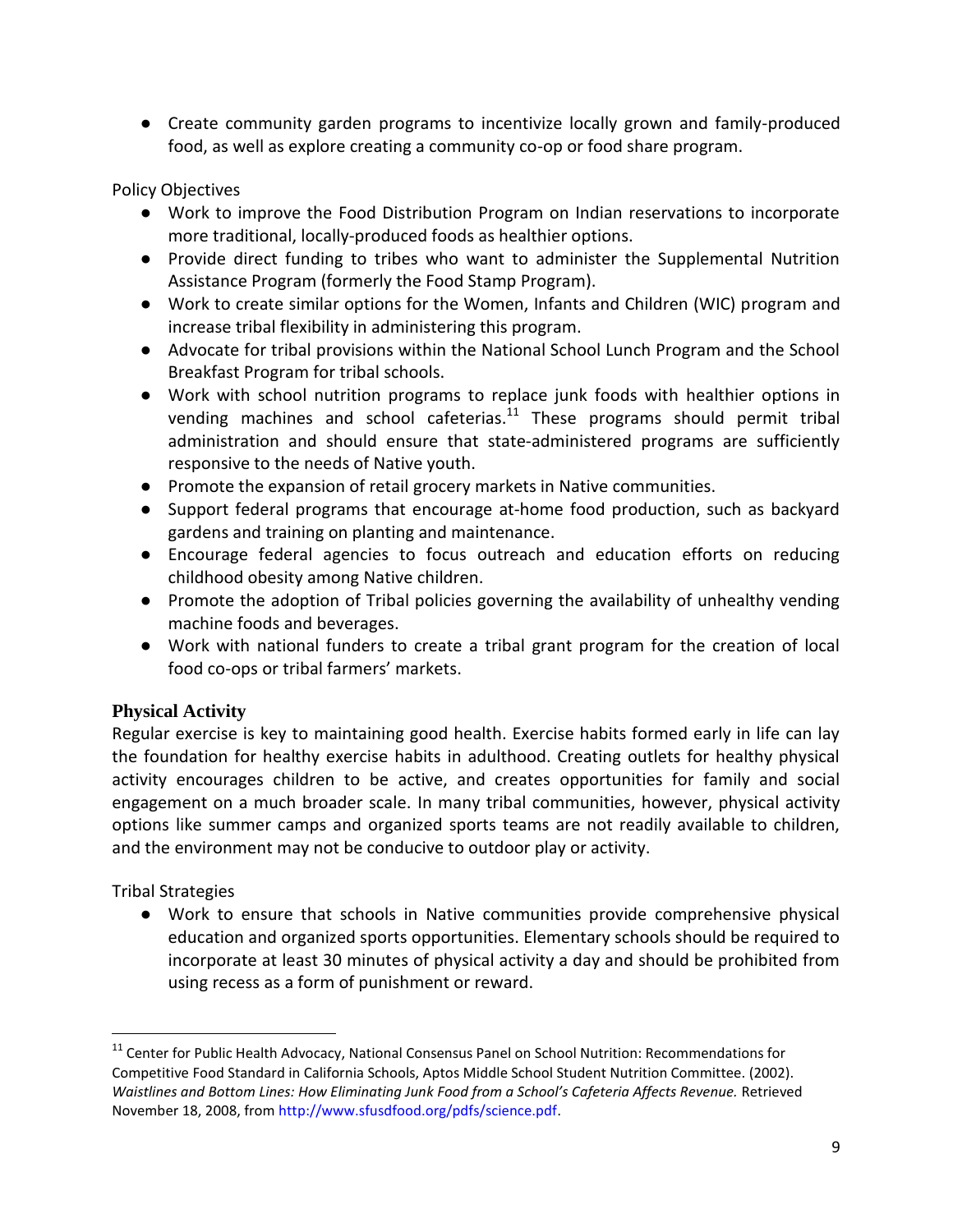- Develop adventure-based youth intervention programs. Adventure-based programs, such as Outward Bound, or those that utilize an outdoor survival model to teach youth life skills provide structured intervention for at-risk, substance abusing, or justiceinvolved youth.
- Construct sidewalks, community playgrounds, and sports facilities to help increase overall physical activity.
- Organize youth sport leagues in AI/AN communities.
- Promote the creation of employer-based fitness and workplace wellness programs, including creating incentives for employers that establish walking and/or exercise programs.
- Assist with organizing community-based cleanup activities that can be used to remove trash and harmful materials from public spaces, parks, playgrounds and sidewalks, and make improvement and general maintenance to playground equipment.
- Establish community walking programs that provide a structure and support for walking and movement-based activities including pairing youth with elders for walking , creating designated walking routes, posting distance signs, creating local incentives for walking certain distances, and aligning walks with community events.

 $\overline{\phantom{a}}$ 

- Advocate for funding after-school programs and summer activities for children on reservations and in Alaska Native villages. Consider incorporating traditional activities and subsistence practices into these programs.
- Work to ensure that Bureau of Indian Education (BIE) schools receive funding to build and upgrade sports‐related facilities, such as gymnasiums, fields, and tracks.
- Encourage federal programs that support the development of parks, playgrounds, and walking/biking paths on Indian reservations.

# **Alcohol and Drug Free Communities**

Alcohol and other drugs pose a significant health risk to Native children. Alcohol is a factor in 12% of all deaths among American Indians and Alaska Natives, which is twice the rate of alcohol-related deaths in the general population.<sup>12</sup> Furthermore, 7% of these alcohol-related deaths occur in people under the age of twenty.<sup>13</sup> Alcohol and drugs can be dangerous to children even when consumed by other people. For example, children may suffer from fetal alcohol spectrum disorder and may be at an increased risk of child abuse, neglect, or unsafe conditions if a parent drinks. Exposure to drugs and related chemicals can pose a significant threat, such as the risk to children when methamphetamines are manufactured in the home. Comprehensive community-based strategies to combat alcohol and drug abuse amongst youth include varied approaches that include education, familial engagement, alternate activities, and intervention and prevention programming. Alternate activities is a valuable approach in rural areas, where youth can become invested easily in one of few popular extracurricular activities -

<sup>&</sup>lt;sup>12</sup> U.S. Centers for Disease Control. (2008). Alcohol-Attributable Deaths and Years of Potential Life Lost Among American Indians and Alaska Natives – United States, 2001‐2005. *Morbidity and Mortality Weekly Report*, 57(34), 938‐941. Retrieved November 18, 2008, from http://www.cdc.gov/mmwr/preview/mmwrhtml/mm5734a3.htm. <sup>13</sup> *Id*.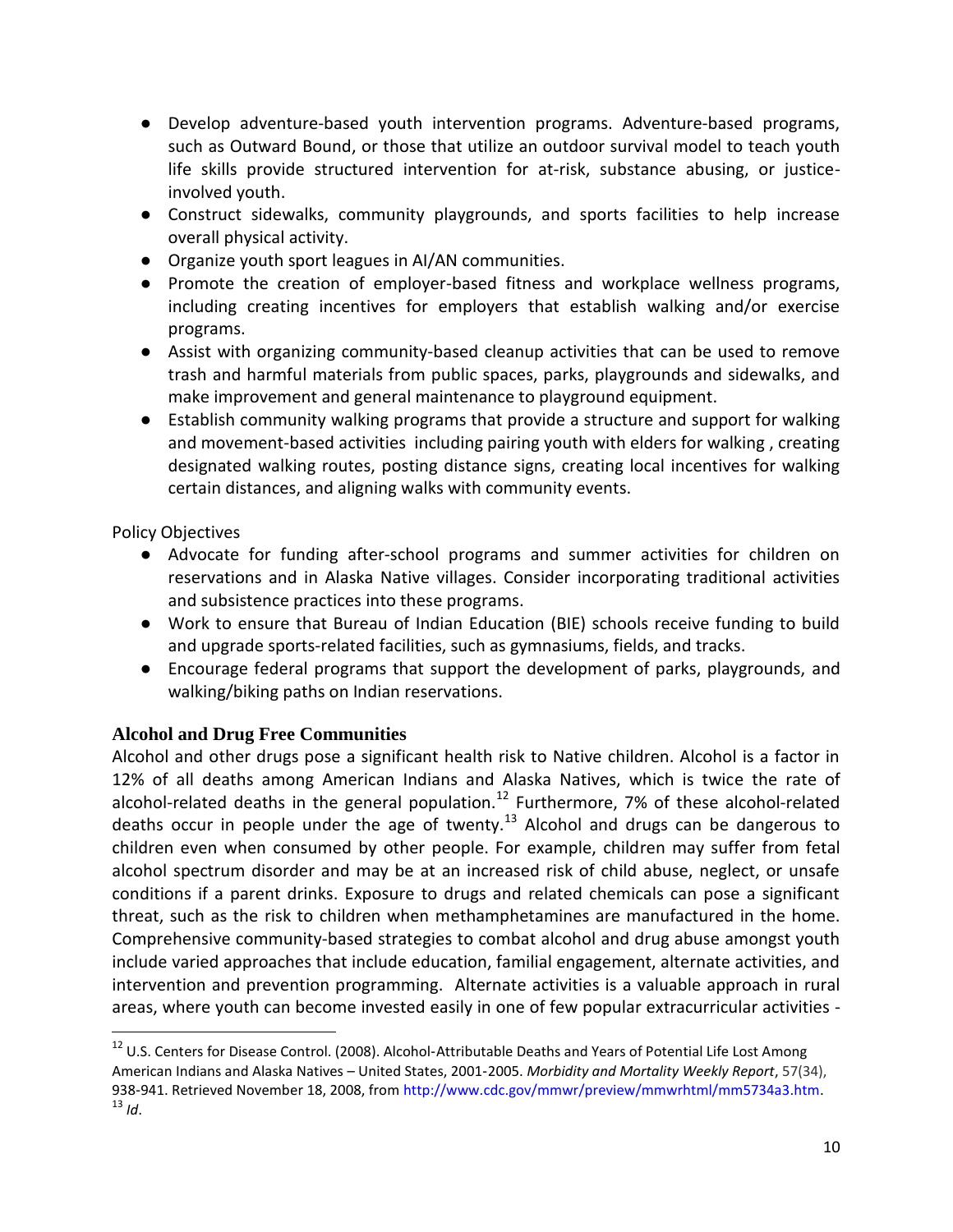whether it be sports, cultural activities, or academics. When youth are involved and invested in positive activities they are less likely to engage in alcohol and substance abuse out of boredom. Additionally, positive options and the relationships that develop through these activities will give children and youth reasons to stay healthy.

Tribal Strategies

- Create comprehensive, culturally appropriate drug and alcohol screening and treatment programs in Native communities.
- Create positive and engaging options for youth, such as after-school programs, sports activities, mentorship opportunities, and traditional activities.
- Reduce the availability of alcohol in the community. For example, a tribe may elect to ban alcohol sales, limit sales, or prohibit sales to intoxicated people.
- Strengthen tribal laws designed to prevent the sale of alcohol and commercial tobacco to minors.
- Implement prescription drug monitoring programs to reduce abuse of painkillers and other medications.
- Work with surrounding communities to reduce the availability of alcohol and influx of illegal drugs into the Native community.
- Strengthen tribal laws limiting or regulating the sale of potentially dangerous over-thecounter items such as paint, glue, and cold medicine.
- Implement a strong substance use prevention curriculum in the school settings.
- Strengthen the capacity of tribes to implement and evaluate evidence-based and practice-based evidenced programs to combat alcohol and drug use among community youth.

Policy Objectives

- Advocate for increased funding for the Department of Justice, Substance Abuse and Mental Health Services Administration, and the Indian Health Service alcohol and drug treatment programs currently serving Native communities.
- Encourage Congress and the IHS to make alcohol and drug counseling and treatment available to all pregnant women.
- Advocate for increased funding to combat illegal drugs, including funding for police, special drug task forces, lab cleanup, and drug treatment programs.
- Encourage Congress to fully fund IHS and the IHS to fully staff all IHS substance abuse and treatment counseling positions.
- Encourage CDC and SAMHSA to implement demonstration projects to create an evidence base for culturally-based substance use prevention programming and homegrown interventions in Indian Country.

# **SUPPORTIVE ENVIRONMENTS**

Children who have their basic needs met, including love, shelter, food, clothing, and play, are children more likely to thrive, explore, learn, and dream. Our children must be protected from unsafe environments and supported by our communities.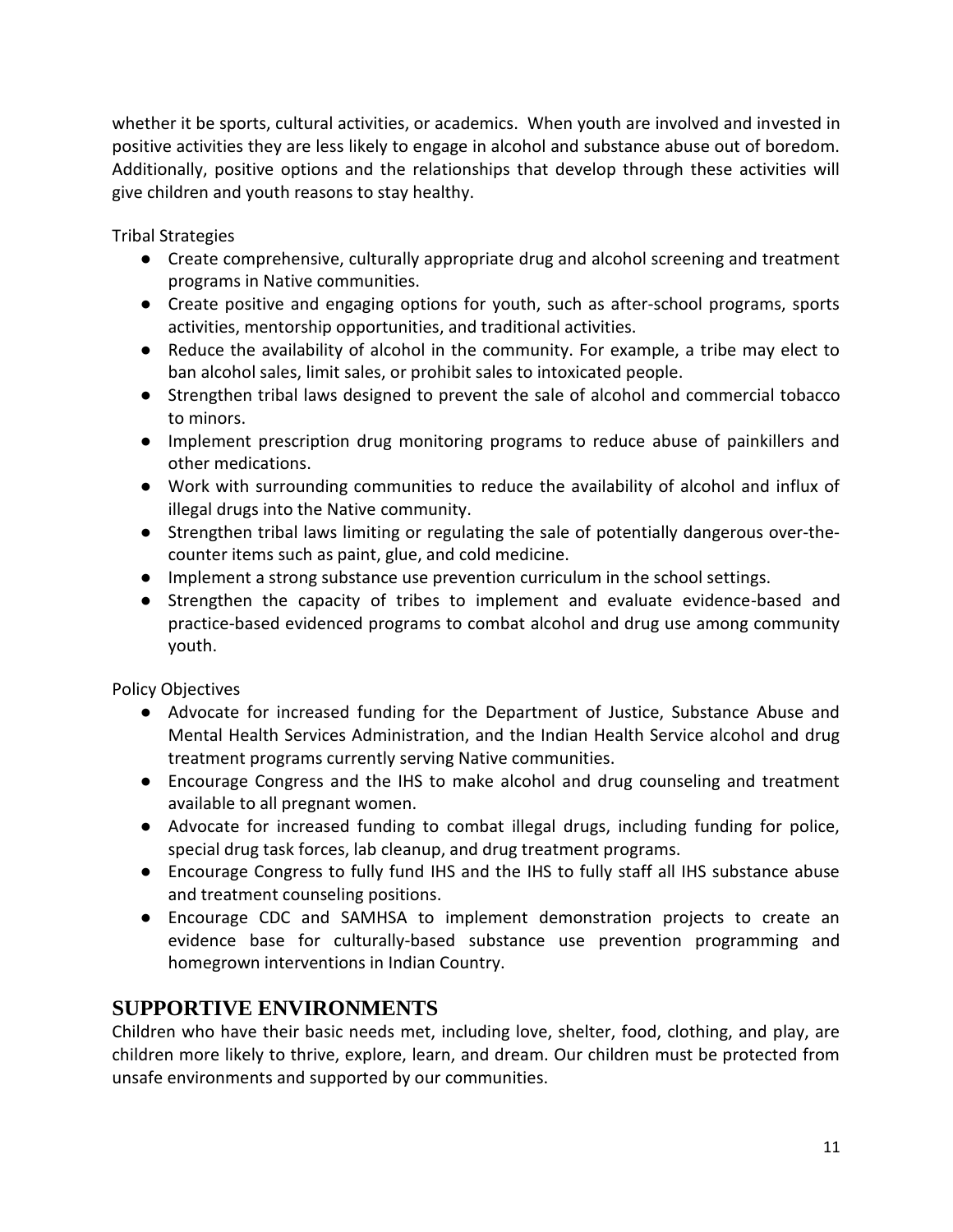#### **Affordable & Safe Housing**

Healthy children begin their lives in healthy homes. The availability of affordable and safe housing is critical to the success of Native children. Most tribal communities face severe housing shortages, with waitlists that far exceed rates of new housing construction.<sup>14</sup> Construction costs are higher in remote communities. Many tribes struggle to repair existing housing, which more often leaves tribal housing stock in substandard conditions. Additionally, overcrowding on Indian trust land is six times the national rate. In Alaska Native villages it is eight times the national rate.<sup>15</sup> More than a third of homes on reservations and more than 40 percent of homes in Alaska Native villages are overcrowded, compared with roughly five percent of other homes in the United States.<sup>16</sup> For children in particular, overcrowded, deteriorated building conditions can lead to health problems, lack of sleep, magnified family dysfunction, and transient living conditions, which can significantly affect school performance. In the area of housing, tribes' flexibility in administering federal housing programs has been an important tool for improving the quantity and quality of housing conditions on reservations.

Tribal Strategies

- Create tribal housing agencies to oversee housing construction, make repairs, and to administer federal programs.
- Ensure that adequate emergency and temporary housing options are available to reduce overcrowding.
- Create home ownership programs for tribal members.
- Support the co-location of housing programs and health programs. Placing community based health services in housing projects allows community members to have greater access to both types of services.

Policy Objectives

- Advocate for increased funding for Indian housing programs.
- Encourage Congress and the Bureau of Indian Affairs to continue funding the BIA Housing Improvement Program, which provides resources for emergency improvements.
- Advocate for reauthorization and funding of the Section 184 Indian Housing Loan Guarantee Program, which facilitates Indian home ownership by allowing the U.S. Department of Housing and Urban Development to guarantee loans made by private lenders to Indian people.
- Become involved in current mortgage reform conversations to increase access for Native people.

<sup>14</sup> National American Indian Housing Council. (2001). *Too Few Rooms: Crowding in Native American Communities and Alaska Native Villages*. Retrieved November 4, 2008, from

http://naihc.net/NAIHC/files/CCLIBRARYFILES/FILENAME/0000000051/Too%20Few%20Rooms%20Publication.pdf.

<sup>15</sup> U.S. Commission on Civil Rights. (2003). *A Quiet Crisis: Federal Funding and Unmet Needs in Indian Country* 62 (citing Native American Indian Housing Council. *Overcrowding is Extensive, Causing Host of Health Problems*. (2002)).

<sup>16</sup> *Id.* at 62, (citing Native American Indian Housing Council. (2001)).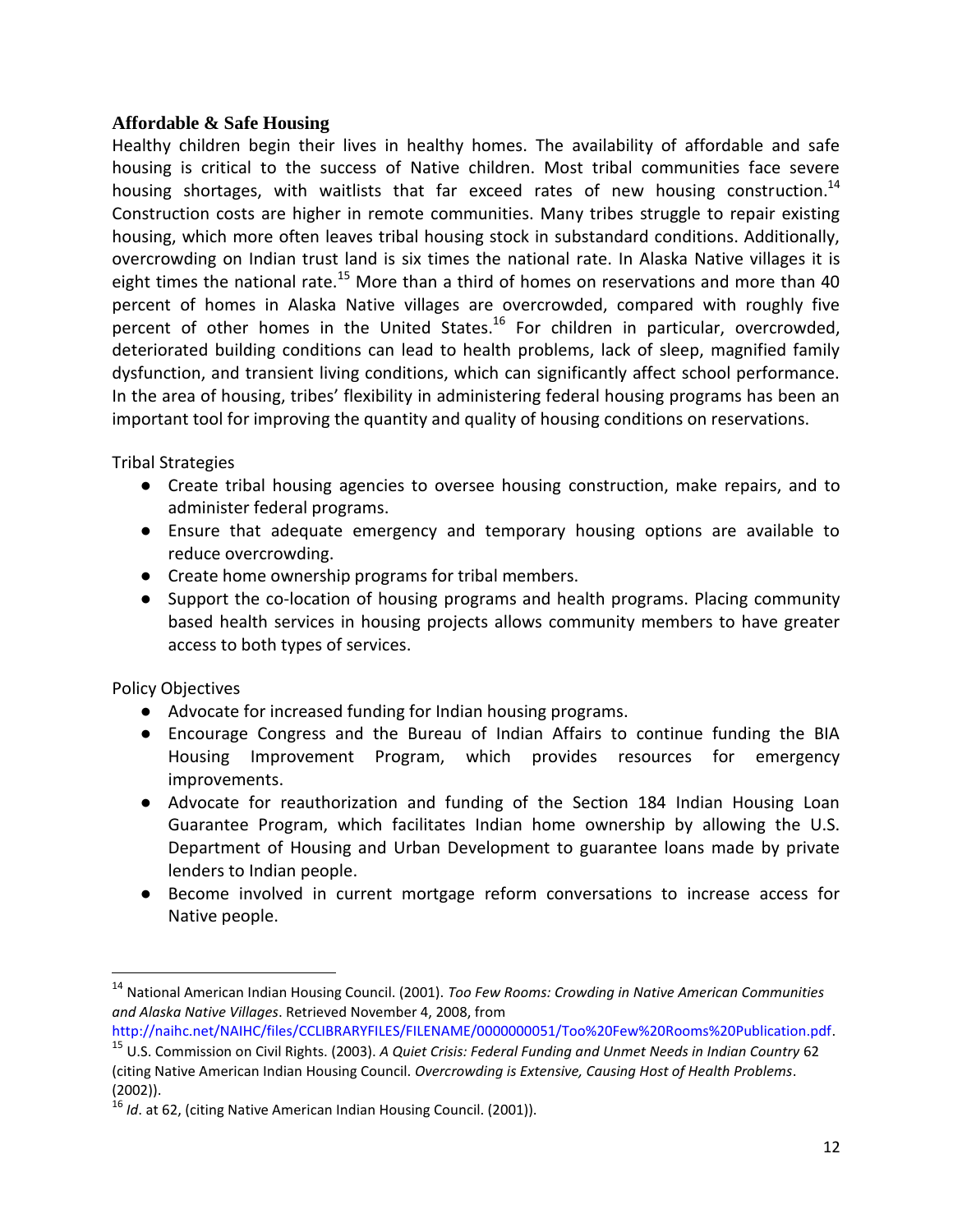#### **Supportive Families**

Child development begins at the family level. Programs that strengthen and support families are an important way to invest in children's success. Native children are overrepresented in state foster care systems, with the majority referred for neglect.<sup>17</sup> This trend can be reversed with investment in strong Native families. Keeping families safe means keeping families free from abuse. It also means supporting parents and ensuring that parents have access to the services and support they need to raise healthy and safe children.

Tribal Strategies

- Develop programs to make emergency support services available in tribal communities, such as domestic violence and runaway shelters, crisis hotlines, and family counseling programs.
- Develop parent training programs and outreach programs to provide basic safety tools and training to parents.
- Offer parenting courses that integrate culturally appropriate childrearing philosophies and practices where appropriate.
- Encourage parents to participate in child development programs after experiencing difficulties related to domestic violence or addiction.

Policy Objectives

- Increase funding for Child Abuse Discretionary Activities, including Evidence-Based Community Prevention Programs, to support research to test treatment and interventions, allowing for the identification of tribal child welfare best practices.
- Ensure that tribal police and courts have adequate resources and access to tools to effectively investigate and prosecute domestic violence and child abuse offenders on tribal lands. This includes allowing tribal courts to exercise criminal jurisdiction over non-Indian child abuse offenders that abuse AI/AN children on tribal lands.
- Increase coordination and support from federal law enforcement agencies, such as the Federal Bureau of Investigation and Attorney General's office, to improve timely investigations and successful prosecutions of child abuse offenders that abuse AI/AN children on tribal lands.
- Ensure that tribal justice systems have resources for victims of crime that include family counseling options.

## **Child Welfare**

 $\overline{\phantom{a}}$ 

Given the importance of family in child development, it is imperative that communities have in place structures to support troubled families and to provide children with loving and supportive homes if their parents cannot care for them. Family reunification services are an important part of this, as are non‐family placement options that reflect traditional child‐rearing practices, such as placement with relatives and flexible permanent placement options. Tribal child welfare systems are particularly important because they can offer placement options that better reflect

<sup>17</sup> National Indian Child Welfare Association. (2007). *A Time for Reform: A Matter of Justice for American Indian and Alaska Native Children*, 4‐5*.* PEW Charitable Trusts.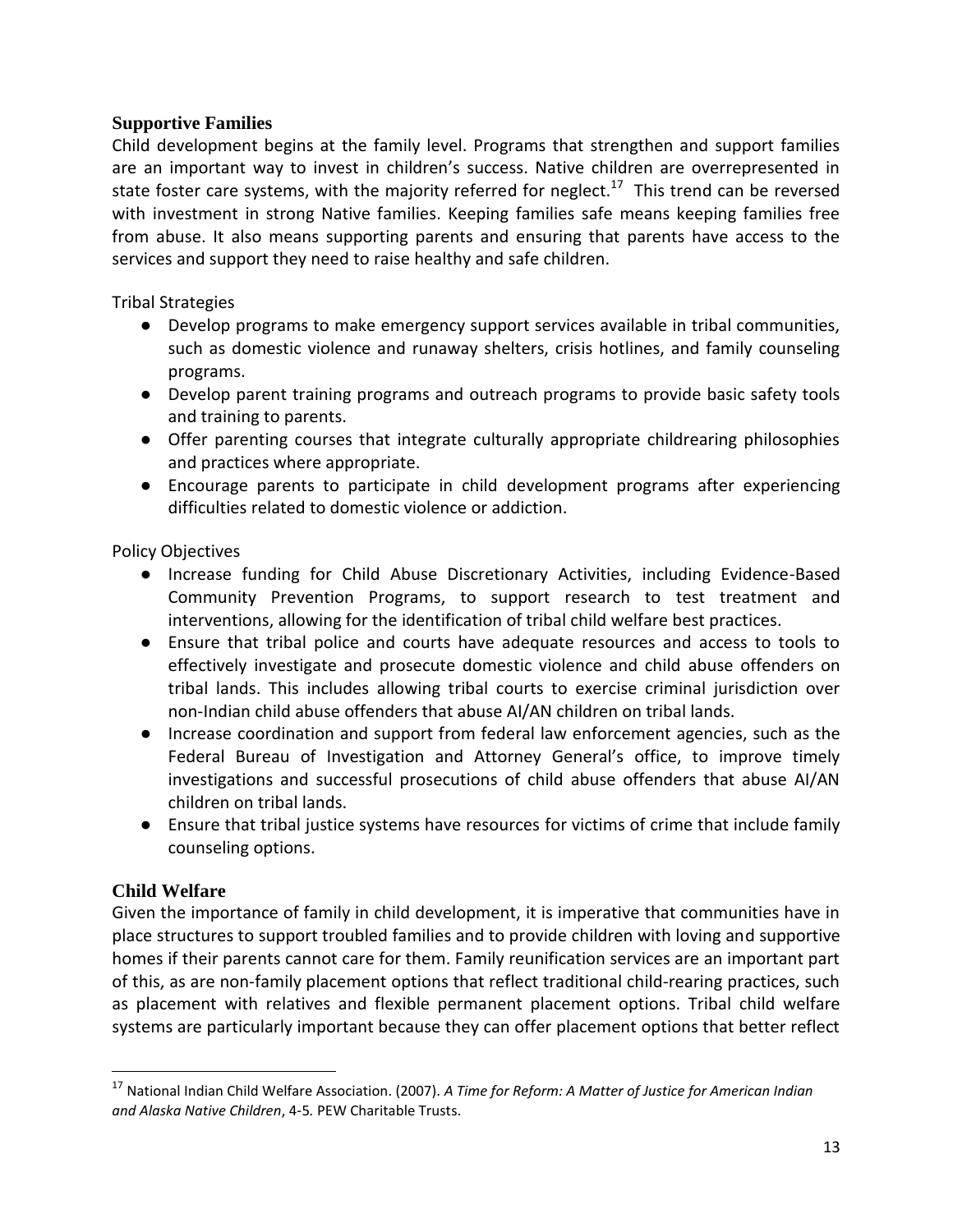traditional child‐rearing practices and allow Native children to remain connected to family, tribe, and culture.

Tribal Strategies

- Take a public health approach to supporting families. Increase the integration of services that work together to prevent, identify, and address child abuse and neglect in communities.
- Develop and promote culturally-appropriate materials, activities, and programs that focus on the prevention of child abuse and neglect.
- Develop tribal practice models and service delivery systems that build tribal child welfare capacity in a manner that optimizes support for in-home and other family support services that can prevent placement of children in foster care or help them be successfully reunified with their family after placement. Capacity building plans should incorporate tribal strengths and challenges as well as culturally appropriate training and technical assistance.
- Develop tribal foster care, guardianship, and adoptive home licensing/approval standards and related training to increase the capacity to recruit and retain Native foster families.
- Develop tribal independent living programs in order to help older foster youth transition into adulthood, including vocational training, financial support, and incentives to attend college.
- Enact tribal child welfare codes that set forth a continuum of placement options and incorporate permanency options that reflect traditional practices, such as relative placement, shared parenting arrangements, and customary adoption without the termination of parental rights.

Policy Objectives

- Enact legislation to increase permanent placement options to ensure that all AI/AN children that cannot be reunified with their parents have a family-based placement that nurtures their relationship with their extended family, community, and tribe, including customary adoption and other cultural permanent placements without the termination of parental rights.
- Provide start-up funds for the implementation of ACF-approved tribal Title IV‐E programs that support foster care and adoption assistance payments, case management, training, and data collection activities for children placed by tribal agencies and courts (under tribal jurisdiction).
- Ensure consistent federal assistance and oversight from various regions to tribes developing Title IV-E programs.
- Advocate for changes in the tax code to support federal tax credit parity for tribal families that seek to adopt children through a tribal court.
- Ensure that federal child welfare finance reform policy supports new funding for tribes to provide in-home and treatment services that can keep children in their homes safely or avoid returning to out of home care.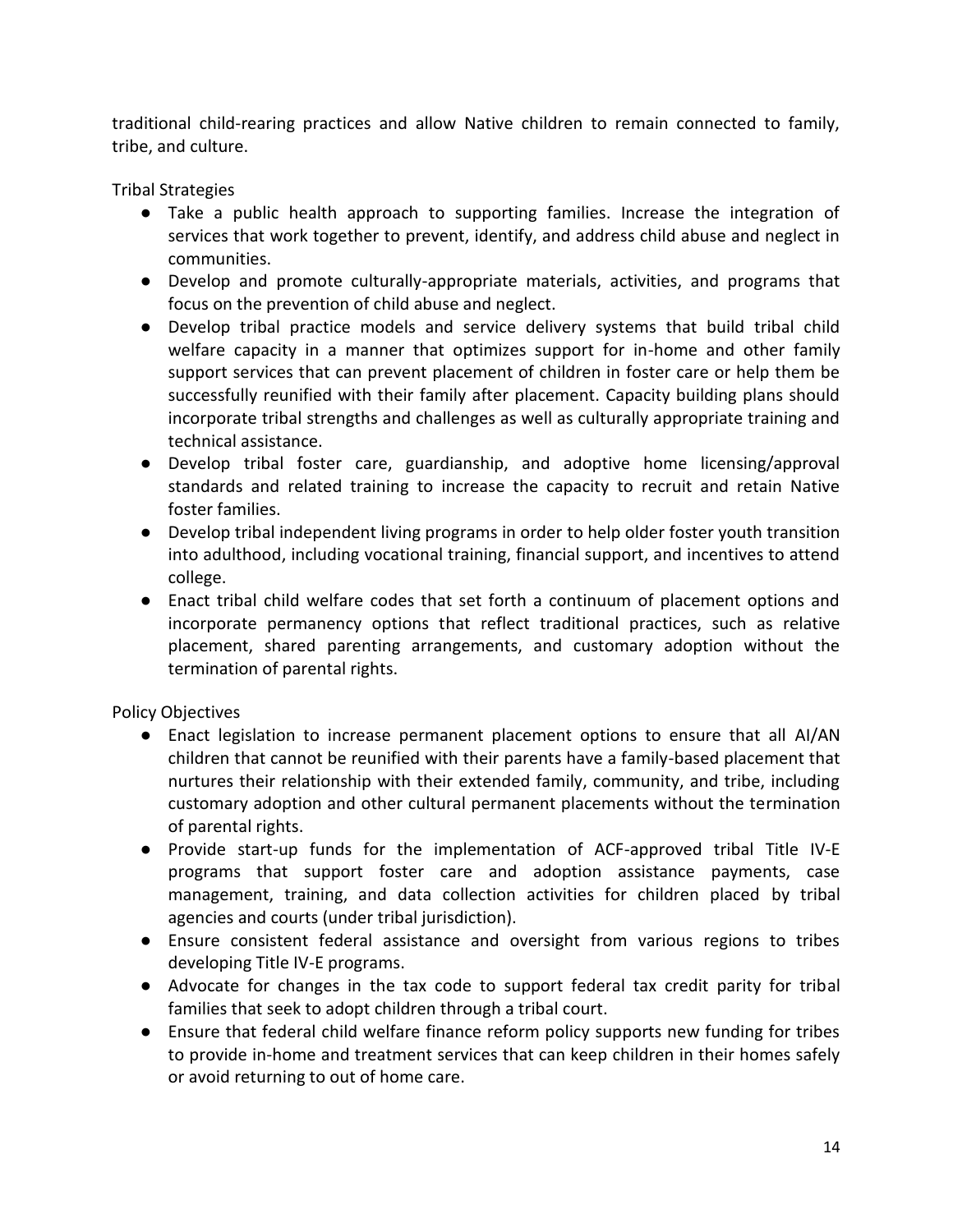● Ensure compliance with the Indian Child Welfare Act and provide incentives to states to increase tribal-state ICWA collaboration.

#### **Juvenile Justice**

Supportive communities also have structures in place to intervene and provide assistance to children and families when youth get into trouble. Intermediate sanctions and alternatives to detention are not widely available in tribal communities.<sup>18</sup> These policies result in Native youth overrepresentation in detention and waived into the adult criminal system, despite these acts being mostly low-level offenses.<sup>19</sup> Another consequence is that Native youth are often forced to leave their communities in order to receive rehabilitative services, a practice that is reminiscent of the era when Native youth were sent away to federal boarding schools. Programs that rehabilitate, treat, and redirect justice-involved youth in their communities are critical to ensuring that youthful misbehavior does not lead to dysfunction and criminality in adulthood.

Tribal Strategies

- Develop trauma-informed, culturally specific tribal codes.
- Engage in tribally initiated partnerships with community members and nonprofit organizations to offer organized activities for at‐risk or delinquent youth, such as Boys and Girls Clubs or elders as mentors.
- Invest in alternatives to detention and work to reduce over-reliance on secure detention in cases where it is not absolutely necessary. Use detention for youth only when they are a danger to themselves or the community. For the majority of delinquent youth, non‐detention programs are more effective and economical.
- Construct youth residential facilities (including emergency shelters, detention centers, treatment centers and transitional living units) within tribal communities, ensuring that non‐detention facilities receive at least equal construction priority as detention facilities.
- Construct and staff places for youth to spend time after school and during the summer months. Provide cultural activities and life skills programs.
- Develop a tribal juvenile justice code that includes criminal provisions so that youth are not subject to the general criminal code.
- Design youth court systems that incorporate a range of dispositions, from early intervention to detention with inclusion of relevant cultural components.
- Create tribal reentry programs. Reentry programs are critical to ensuring that youth coming out of detention can transition back into work or school, rather than falling again into delinquent behavior or crime.

l

<sup>18</sup> Arya, Neelum & Rolnick, Addie C. (2008). *A Tangled Web of Justice: American Indian and Alaska Native Youth in Federal, State, and Tribal Justice Systems,* 14. Campaign for Youth Justice

<sup>19</sup> *Id.* at 8, 20‐24.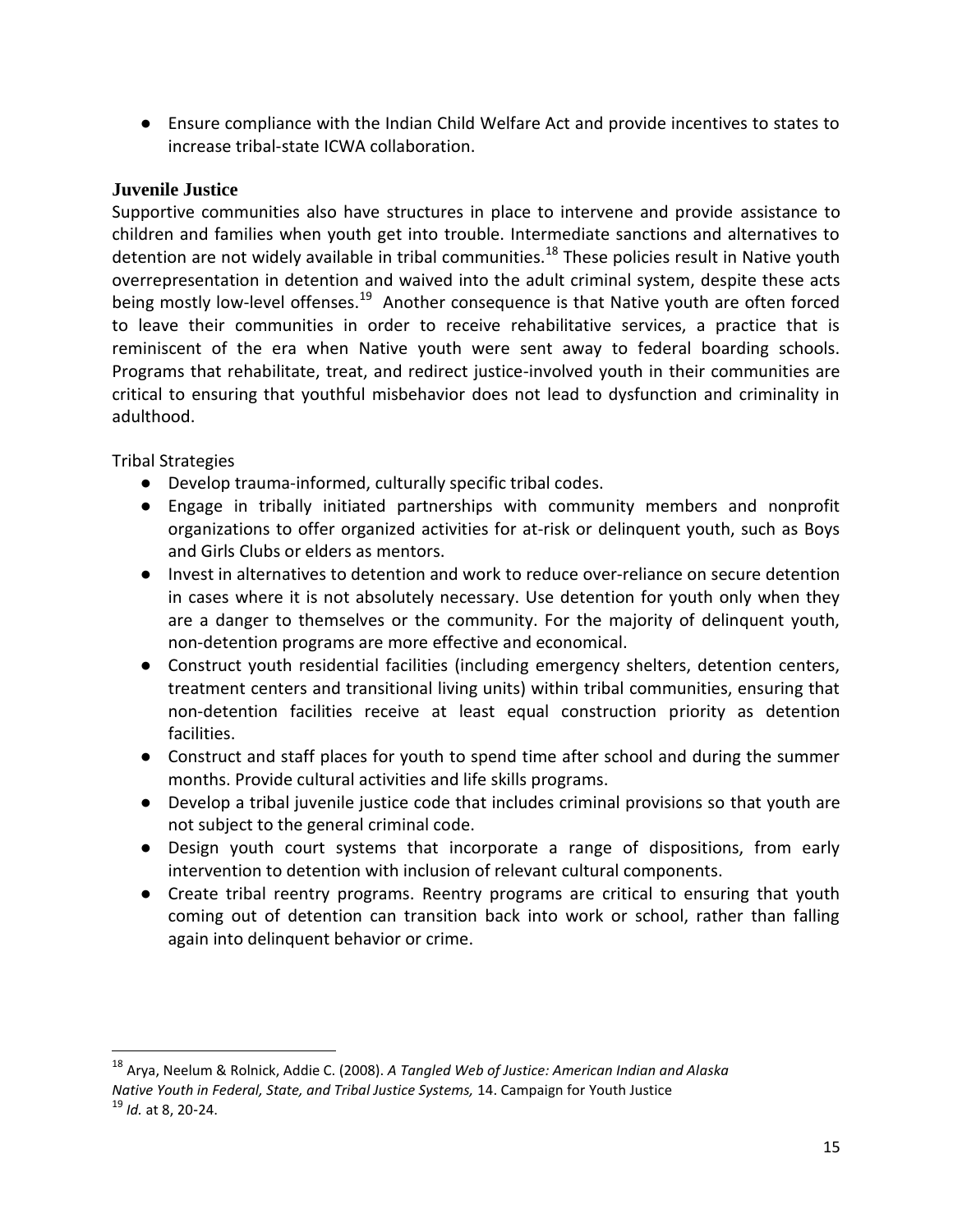- Support legislation to make tribes directly eligible for juvenile justice program funding, including funding for diversion, intervention, and rehabilitation services.
- Support tribes in developing trauma-informed, culturally appropriate, individually tailored services for youth.
- Encourage the Department of Justice to make sufficient funding available to tribes through combined, flexible tribal grant programs.
- Encourage tribes to seek and participate in funding opportunities and projects offered by non‐profit organizations that specialize in juvenile justice matters.
- Encourage the Bureau of Indian Affairs and the Department of Justice to provide funding and support for youth rehabilitation and treatment, and to follow federal requirements that detention be used only where absolutely necessary.
- Encourage the Bureau of Prisons to follow existing requirements for youth to be housed near their home communities.
- Create a juvenile justice law for Native youth that parallels protections in the Indian Child Welfare Act, including tribal notice, tribal ability to intervene in state court proceedings, authority to petition for transfer of a case from state to tribal court, and a requirement for active efforts to avoid secure confinement and rehabilitate youth.
- Provide publicly-funded legal representation to Native youth in juvenile justice systems to protect their rights and minimize harm.
- Support funding and curriculum for educational services for detained and incarcerated youth at BIA funded juvenile detention facilities.

#### **Vibrant Communities**

Domestic violence, child abuse, and alcohol and substance abuse are longstanding problems on many reservations and in Alaska Native villages, and several Native communities have seen escalating violent crime rates in recent years. American Indian and Alaska Native people are twice as likely as the general population to be victims of violent crime.<sup>20</sup> In particular, compared to other racial and ethnic groups, Native women, youth, and young adults have high rates of violent victimization, such as rape, sexual assault, and robbery.<sup>21</sup> Native people are also more likely to report being victimized by a stranger and by someone of another race.<sup>22</sup> Crime must be addressed to keep children safe and give them opportunities for positive development.

Tribal Strategies

● Develop comprehensive tribal justice systems. A comprehensive justice system includes police and law enforcement, tribal courts and prosecutors, detention and corrections, and alternatives to detention, such as probation, treatment programs, and transitional residential facilities.

<sup>20</sup> Perry, Stephen W. (2004). *American Indians and Crime: A BJS Statistical Profile, 1999‐200,* 4‐5. U.S. Department of Justice, Bureau of Justice Statistics.

<sup>21</sup> *Id*. at 7.

<sup>22</sup> *Id.* at 8‐9.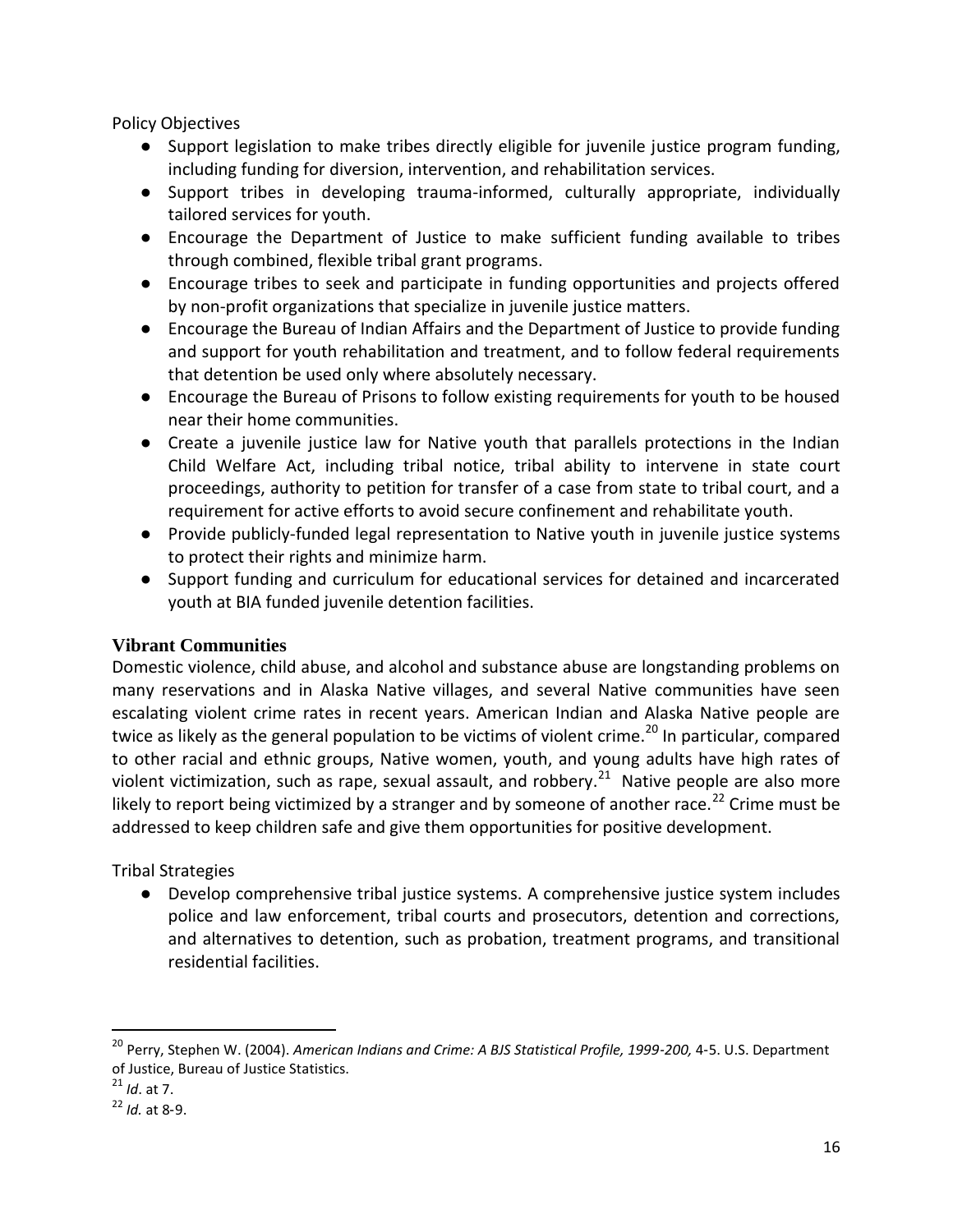- Develop community policing, neighborhood watch, and safe streets programs that allow residents to be trained and organized to monitor their communities and report crimes. While not a substitute for adequate police resources, such programs can supplement traditional police programs and help reduce crime while empowering community members.
- Recruit, train, and retain qualified police officers in tribal communities.
- Ensure that officers receive cultural training as well as training on specific issues such as domestic violence.

- Advocate for expanded tribal criminal jurisdiction so that tribes can prosecute nonmembers and non-Indians in cases of family violence and sexual assault.
- Encourage Congress and federal agencies to fund construction, staffing, and operation of residential youth and adult treatment facilities in Indian communities. Local residential treatment facilities allow tribes to create culturally appropriate programming and keep residents close to their communities so that families are not broken up during the course of treatment.
- Encourage Congress and federal agencies to increase program funding for tribal drug courts, peacemaker courts, and other therapeutic and traditional alternatives.
- Encourage Congress, the Bureau of Indian Affairs and the Department of Justice to increase funding for all aspects of tribal law enforcement.
- Encourage the Bureau of Indian Affairs to fully staff all BIA law enforcement officer positions.
- Encourage Congress and federal agencies to fully fund implementation of the Adam Walsh Act and provide funding and training to address barriers such as the lack of access to either state or federal background check systems and the resources to be in compliance with federal security procedures related to access of national database systems administered by the FBI.

#### **Protection from Environmental Hazards**

Environmental toxins and waste contribute to long‐term health problems for children. Like other poor and rural communities, Native homelands are more likely to be used as legal and illegal toxic waste disposals sites. Native peoples' dependence on the land for subsistence and ceremonial needs makes them especially vulnerable to pollution and environmental toxins.<sup>23</sup> Therefore, environment improvement is critical to children's well‐being.

Tribal Strategies

- Develop and implement lead-reduction campaigns by testing and replacing old water pipes and lead‐based paint in antiquated buildings.
- Develop tribal waste management codes to regulate waste disposal and discourage illegal dumping on tribal lands.

<sup>23</sup> Brook, D. (1998, Jan.). Environmental Genocide: Native Americans and Toxic Waste. *The American Journal of Economics and Sociology*, 57(1), 105‐113.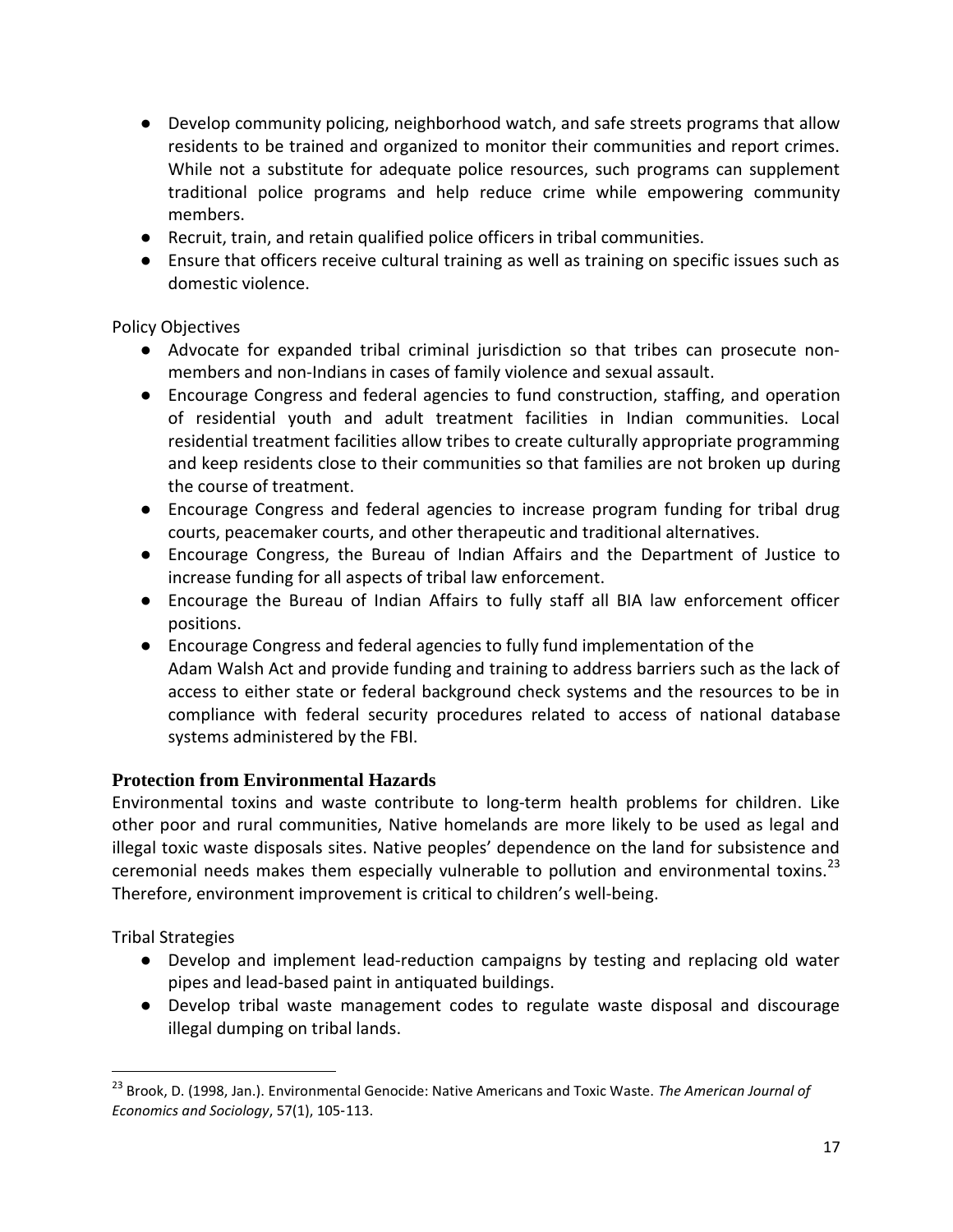- Strengthen tribal clean air, clean water, and natural resource management programs. These programs often incorporate environmental monitoring measures, which can assist tribes in identifying and addressing problem areas.
- Ensure waste dumps and storage facility sites located on, or near reservations, are carefully considered by the affected tribal community and that adequate environmental precautions are taken.

- Ensure that IHS fully funds tribal sanitation facilities construction, particularly in remote reservations and Alaska Native villages, which often lack plumbing and sanitation facilities.
- Encourage Congress and federal agencies to support and fund tribal capacity and authority to engage in environmental activities such as water pollution control, clean‐up of solid and hazardous waste sites, monitoring of mercury and other toxins, and invasive species control.
- Encourage Congress and federal agencies to provide grants for clean energy development in order to reduce the environmental hazards associated with production of carbon fuels.

# **SUCCESSFUL STUDENTS**

Children who have a positive, safe and culturally relevant learning environment will achieve to the best of their abilities. Qualified and skilled teachers, culture-based curriculum, and family involvement are effective and promising practices critical to ensuring children are about to develop to their full potential.

#### Qualified and Skilled Educators

Investment in effective teacher training is critical to student success. Additionally adequate support to expand and strengthen the skills of Native and non-Native educators to address the varying cultural, linguistic, and academic needs of all Native students. Teacher development is especially important in remote rural communities, where attracting skilled professionals can be difficult due to location and limited resources.

Tribal Strategies

- Recruit, train, and retain effective teachers and school leaders in Native communities. A key tool to recruitment and retention is to offer financial incentives, housing assistance, and student loan repayment programs to those deciding to teach in Indian Country.
- Develop educational degree programs, teacher certification programs, culture/language teacher certification programs, and educational research projects at tribal colleges and universities.
- Engage elders and other cultural experts to assist in the classroom.
- Train youth to become peer support mechanism in the school system as mentors, counselors, or buddies.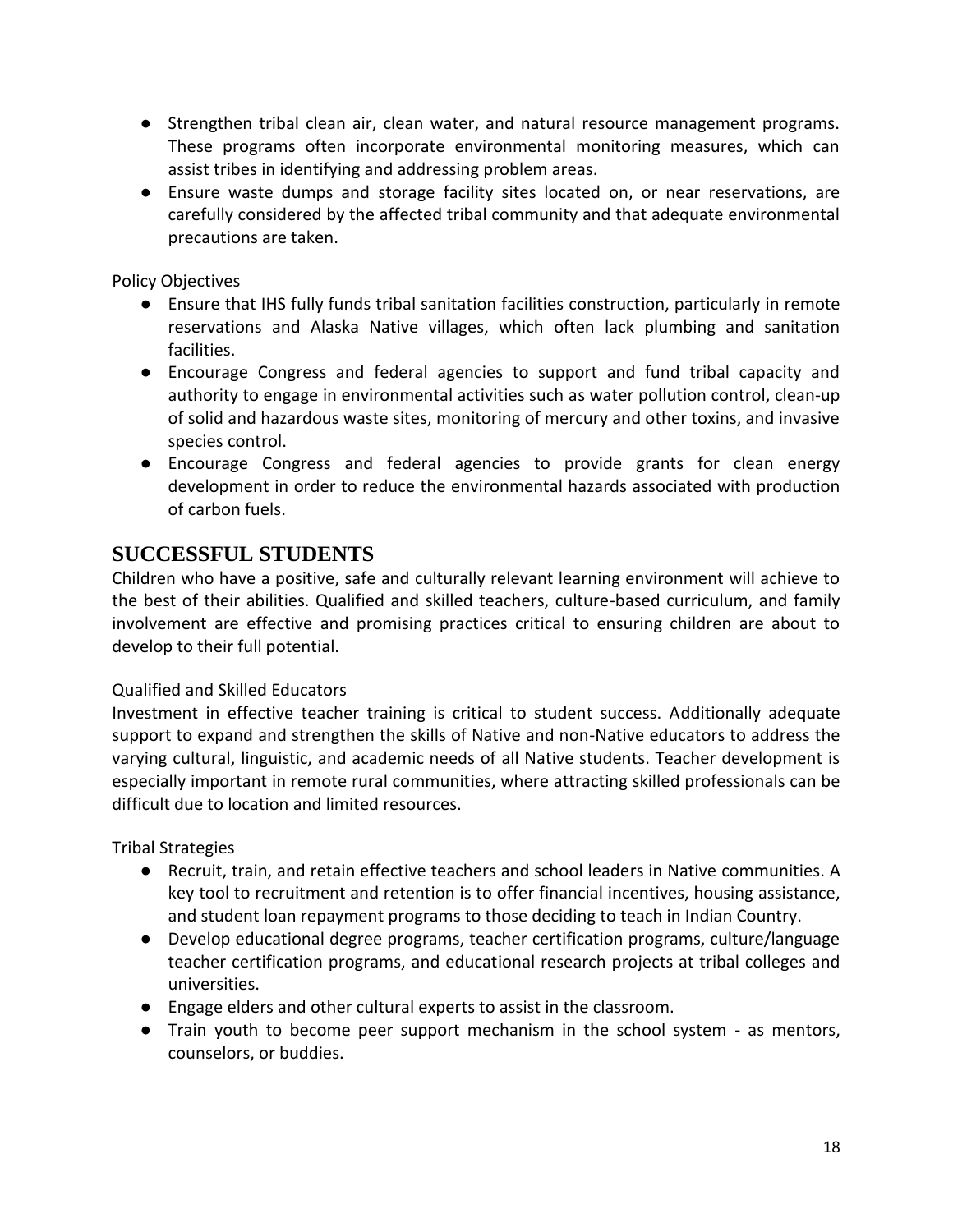- Support legislation for incentives and loan repayment programs for students deciding to become educators on reservations or in other Native communities, especially those incentives that encourage students to teach and become administrators on a long‐term basis.
- Support legislation that provides for teacher training, school administrator and school superintendent grants and institutional infrastructure support to tribal colleges and universities.
- Encourage equity in funding for all teacher education programs including tribal colleges and universities.

## **Culture-Based Education**

Educational success of Native students is critical in light of the national emphasis on accountability and standards, and it is equally critical that such success be achieved consistent with tribal beliefs, thought, and philosophy and be respectful of cultural practices. Academic standard courses must be taught alongside art, and language guided by tribal/cultural standards. Culture-based education standards comprise of five elements: 1) Language: recognizing and using native or heritage language; 2) Family & Community: actively involving family and community in the development of curricula, everyday learning and leadership; 3) Context: structuring the school and the classroom in culturally respectful ways; 4) Content: making learning meaningful and relevant through culturally grounded content and assessment; and 5) Data & Accountability: gathering and maintaining data using various methods to ensure students develop in a culture-based academic system.

Tribal Strategies

- Create tribal education departments as resources and professional learning centers.
- Work on the development of tribal curricula, standards, and assessment systems. School curricula should ensure that the special educational needs of Native students are met within tribal and local schools.
- Support research to develop meaningful strategies to improve Native education and success, and to ensure that this research is made accessible to tribal governments and Native education programs.
- Develop innovative programs to partner elders with youth, such as mentoring programs or traditional subsistence and arts apprenticeships.
- Integrate Native content into all school curricula where appropriate including contemporary tribal issues and information on local tribes.
- Develop cooperative agreements with state and local education agencies for training and technical assistance.

Policy Objectives

- Encourage meaningful consultation between tribes and state and local education agencies in the development of their education plans.
- Support state standards that are inclusive of tribal ways of knowing.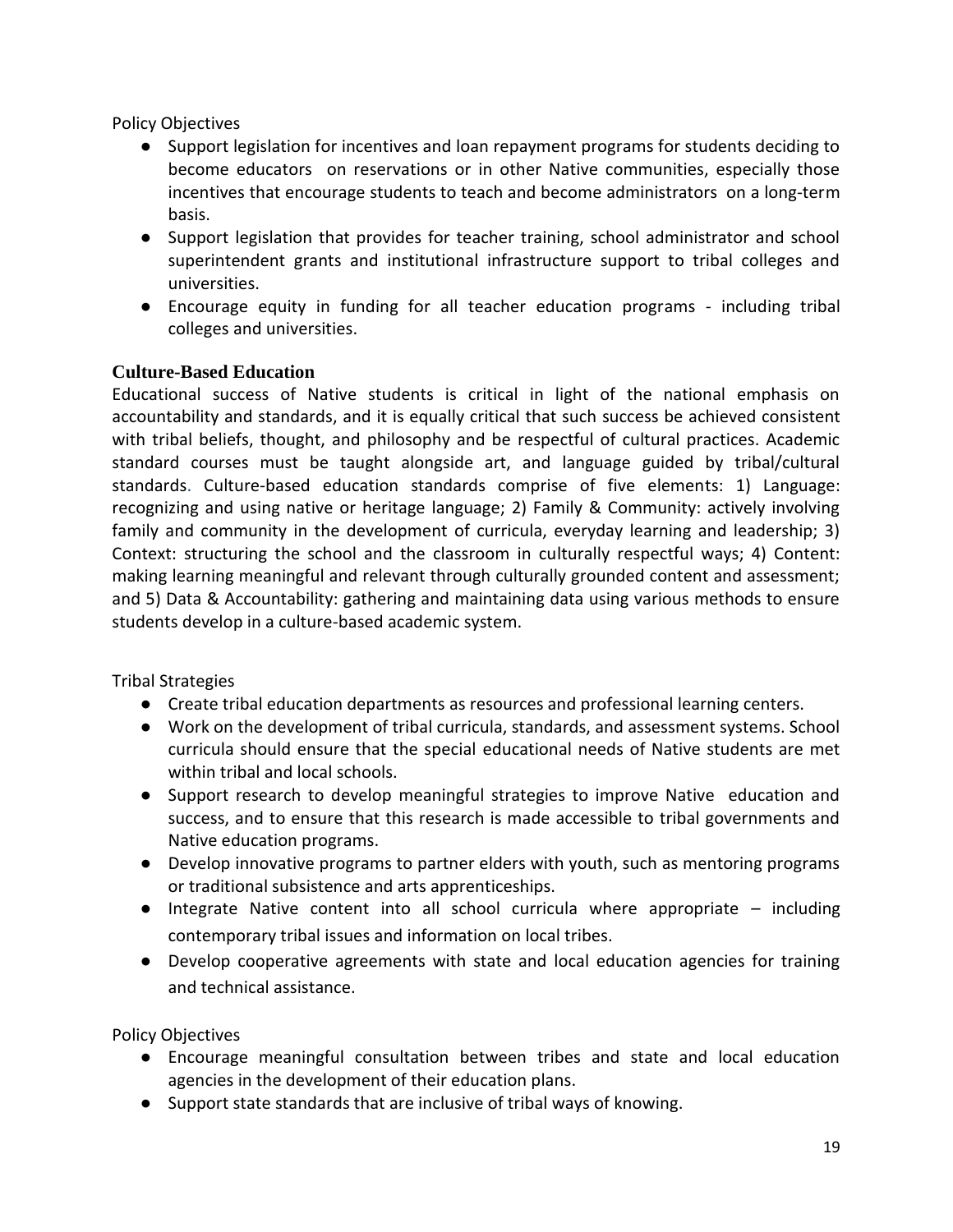- Encourage the development and funding of immersion programs within all school settings.
- Support increased appropriations for Title VII and the Johnson O'Malley programs.
- Support BIE flexibility in the development and adoption of tribal specific accountability systems.

### **School Readiness**

Successful schooling starts before kindergarten. Children who attend quality early education programs are better prepared and perform better in school.<sup>24</sup> Research on Head Start programs in particular has shown them to increase high school graduation rates, narrow the achievement gap between low and high income children, and to reduce crime.<sup>25</sup> Given the well-documented educational barriers faced by many Native children – from poverty to poor schools to high dropout rates – Head Start and Early Head Start are important components to educational success.

Tribal Strategies

- Develop language nests within the Head Start and Early Head Start centers in tribal communities.
- Encourage partnerships between Head Start programs and tribal colleges for teacher and language certification and graduate higher education programs to ensure adequate teacher training is available.
- Encourage families to be actively involved in children's education beginning at the preschool stage.
- Collaborate with tribal college language and culture programs to ensure Native language and culture is integrated into Head Start curriculum appropriately.
- Promote strong parent involvement and active school board participation in all schools that tribal students attend, including tribal, public, charter, and parochial schools.

Policy Objectives

 $\overline{\phantom{a}}$ 

- Work to ensure that Indian Head Start programs are fully funded and tribes have the flexibility to administer these programs in a manner that best suits their communities.
- Encourage state early learning programs to be inclusive of tribes and Native communities.

## **21st Century Learning Environments**

Skilled teachers and sound curricula are of limited value if the school itself is not a safe facility, or lacks the resources needed to implement quality educational programs. In 2001, 87% of BIE owned or funded Indian school facilities were found to be in poor condition. Additionally, the

<sup>24</sup> National Head Start Association. *Benefits of Head Start and Early Head Start Programs* (2008). Retrieved November, 4, from http://www.nhsa.org/download/research/REDFactSheets1.pdf.

<sup>&</sup>lt;sup>25</sup> Fight Crime: Invest in Kids. *Head Start Reduces Crime and Improves Achievement* (2006). Retrieved August 29, 2009, from http://www.fightcrime.org/reports/headstartbrief.pdf.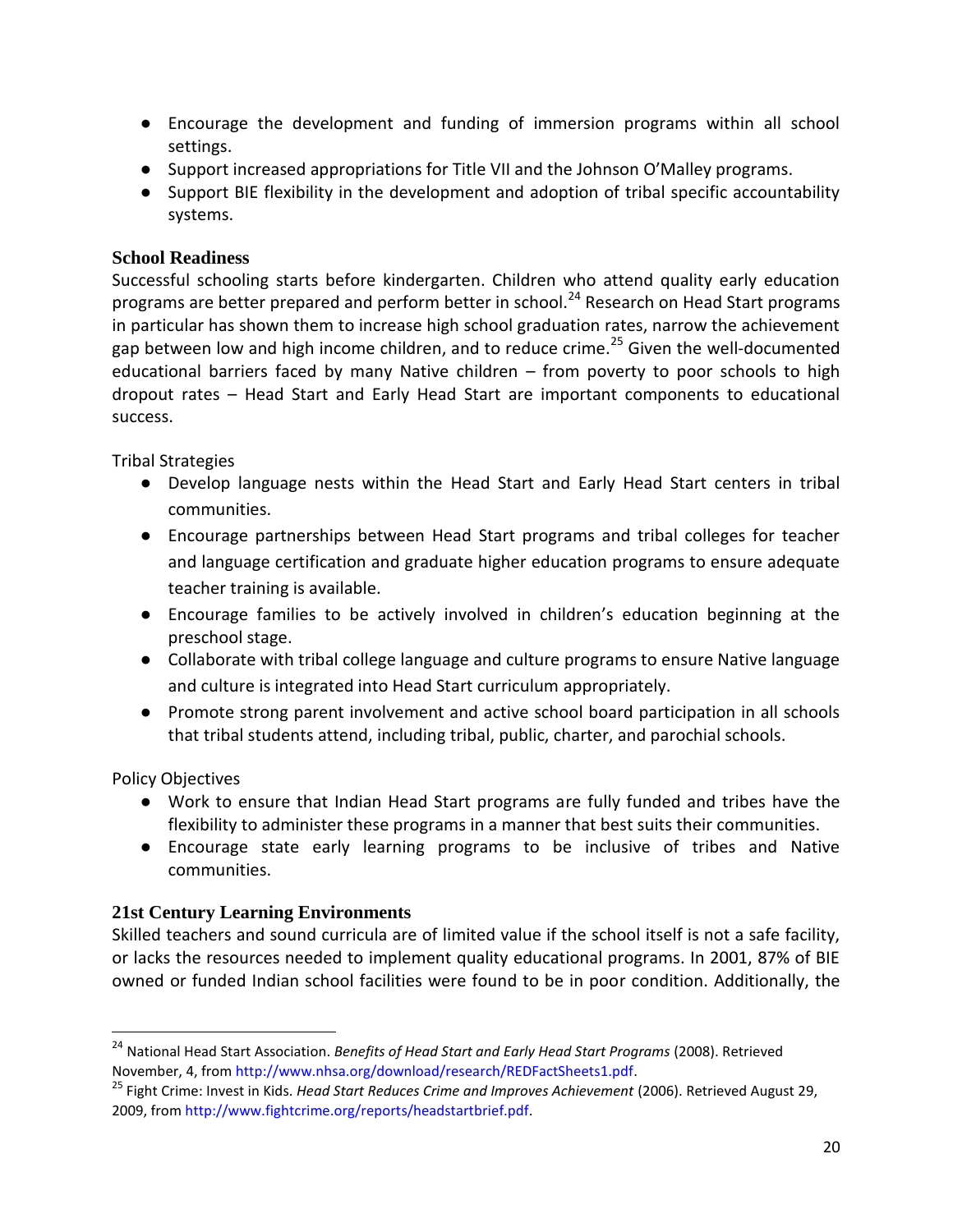BIE faces a significant backlog of facilities in need of replacement.<sup>26</sup> Native children attending public schools, especially those in poorer districts face these unsafe buildings and lack adequate supplies.

Tribal Strategies

- Improve classroom buildings and dormitories to bring them up to current standards.
- Regularly check to make sure that textbooks, lab equipment, computers, technology assets and other supplies are kept up to date.
- Develop conflict resolution, counseling, and anti-bullying programs in schools in order to ensure that all students have a safe learning environment.
- Require all local schools to establish recess/playtime safety guidelines.

Policy Objectives

- Encourage Congress and the BIE to fully fund school construction and renovation on reservations in order to ensure that school buildings are safe, modern, handicapped‐ accessible, and large enough to accommodate all students.
- Encourage Congress and federal agencies to provide schools with adequate funds to purchase new textbooks, libraries, modern computers, and laboratory equipment.
- Encourage states and localities to survey public schools on tribal lands in order to ensure that the state is meeting its obligation of safe, modern, handicapped-accessible facilities.

## **College and Career Readiness**

21st century education systems directly impact an ever-changing education and workplace landscape. This includes the establishment of national standards, aligned assessments, and renewed focus on academic readiness. Emphasis on higher education and career readiness is forcing K-12 and postsecondary institutions to improve their collection, assessing, and sharing of data and student information in order to make informed program and policy decisions. Unfortunately, Native students have comparatively low rates of high school graduation and are less likely than other students to obtain a post-secondary education. By age twenty‐five, nearly one quarter of Native Americans have not graduated from high school or obtained a GED (compared to 16% in the general population), and only 14% have obtained a bachelor's degree or higher (compared with 27% in the general population). Encouraging collaborative solutions to develop data sharing policies, agreements and opportunities among tribal government, communities, federal and state agencies will ensure improved college and career readiness for students on and off reservations and in Alaska Native villages.

Tribal Strategies

 $\overline{\phantom{a}}$ 

● Develop and encourage partnerships between tribal colleges and universities and partnering four-year institutions - specifically focused on distance learning - so that Native students have higher education options in their home communities.

<sup>26</sup> Rever, J. P.E., (March 6, 2008). Written Testimony before the Senate Committee on Indian Affairs. *Oversight Hearing on the State of Facilities in Indian Country – Jails, Schools and Health Facilities*, 2.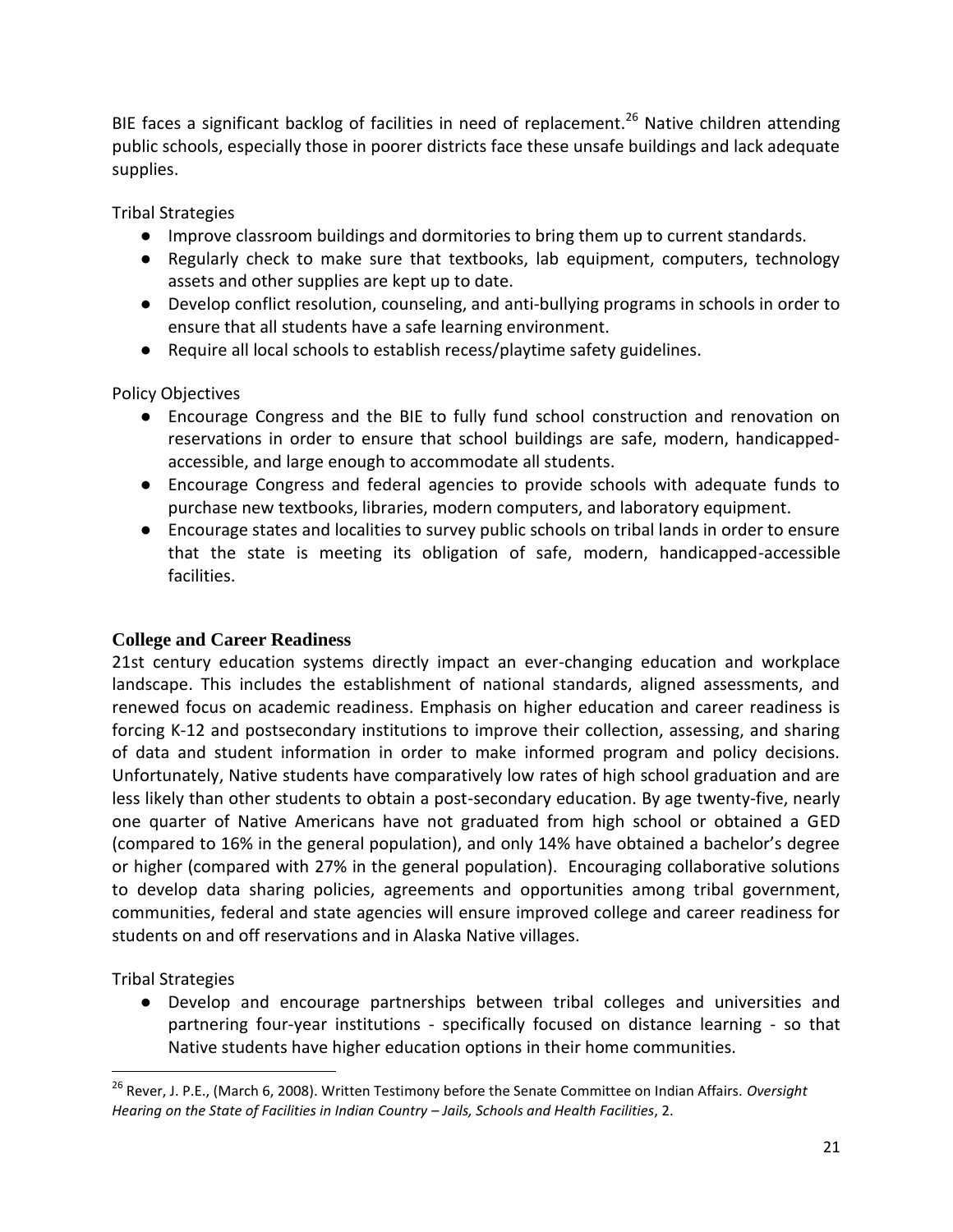- Provide scholarships to tribal member students attending college or pursuing advanced degrees.
- Offer loan repayment assistance to tribal members who return to their home communities to work after obtaining a college or graduate degree.
- To assist in student retention, encourage colleges to build in funds in student financial aid packages for students to visit home frequently.

- Advocate for full funding for TCUs.
- Advocate for funding to address remediation crises in TCUs so that Native students are able to have the academic skills necessary to begin their college careers.
- Encourage Congress and federal agencies to create scholarship opportunities, educational placement, internship, and loan repayment programs for Native youth.
- Encourage Congress to authorize targeted programs to attract more Native students to specific professional careers, such as health care, STEM, and education.
- Encourage better collection of data on Native students attending four-year institutions
- Support legislation that would direct four-year institutions receiving funding for the Native student population to focus those funds on Native student retention efforts. .

# **VIBRANT COMMUNITIES**

In order to invest in children and the community structures that support them, tribal governments must have options for economic development and flexibility to channel tribal and federal funds into programs that best support their members. The objective is to foster economically strong and resilient communities which can support community programs that provide basic support for children and families and help lift families out of poverty.

#### **Effective Governance**

Vibrant communities have strong governments. Tribal governments have long led Native communities using both traditional and modern forms of governance, but to be most effective, they need solid legal and political infrastructures. They also need access to a broad range of flexible funding sources, including government grants and must be recognized as equal partners when working cooperatively within other governments. Tribal governments operate in a political spectrum that interfaces with the federal and state governments in many ways. Strong tribal governments recognize when to consider cooperation with both state and federal governments and agencies. Tribal governments create vibrant communities by understanding when to cooperate and when to lead in their relationships with other sovereigns.

Tribal Strategies

- Enact tribal codes to support the various aspects of tribal governance, including tax and business codes and codes governing land use, zoning, and the provision of social services.
- Explore partnerships and agreements with non-tribal entities, including state and local governments, to improve provisions of governmental services to tribal members.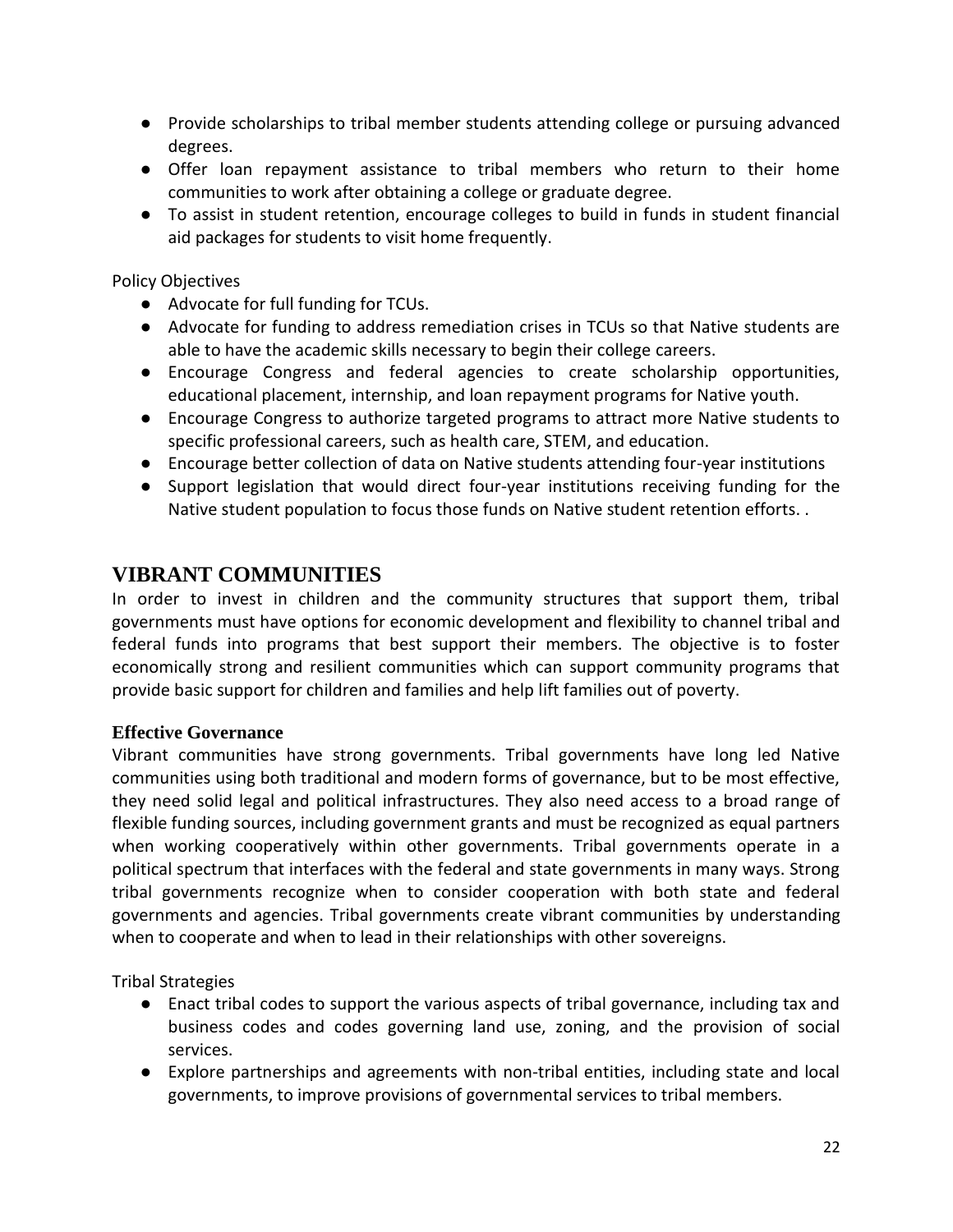- Consider engaging in state-tribal compacts and agreements for clarifying roles and processes in shared responsibilities of government, such as patrolling for safe streets, enforcing truancy laws, and enforcing child support orders.
- Explore partnerships and agreements with businesses and industry to develop methods of delivering government services to tribal members.
- Create a governance program for new tribal council members.

- Advocate for increased funding and greater flexibility for Indian Community Development Block Grants through the U.S. Department of Housing and Urban Development.
- Advocate for tribal access to a wider range of state and local government block grants. Tribes are often excluded from the distribution formulas for these block grants, which provide an important source of stable base funding for non‐Indian governments.
- Advocate for increased opportunities for self-governance programs which enhance tribal capacity to create governmental programs that offer opportunities for tribal communities and tribal members.
- Advocate for effective consultation methods that incorporate meaningful tribal government participation during policy consideration at both the state and federal levels.

#### **Economic Development**

Sustainable economic development is a critical prerequisite for all of the activities outlined in this agenda. Without healthy economies, tribal governments are forced to depend solely on limited federal assistance and scare private funding to build the infrastructure and programs needed to raise healthy children. Equally important, healthy economies create job opportunities within the tribe, which help children to have goals and future career aspirations.

Tribal Strategies

- Pursue diverse avenues of economic development and/or develop a comprehensive, culturally appropriate economic development plan in order to create a long‐term, sustainable economic community.
- Encourage new business ventures to create jobs in the community by hiring and training tribal members.
- Develop job training programs and encourage small business development in tribal communities.
- Provide incentives for tribal members who have specialized education or training to return to the community.
- Pursue opportunities to build capacity in technology and information systems so that businesses locate on tribal lands and tribal citizens can pursue employment remotely.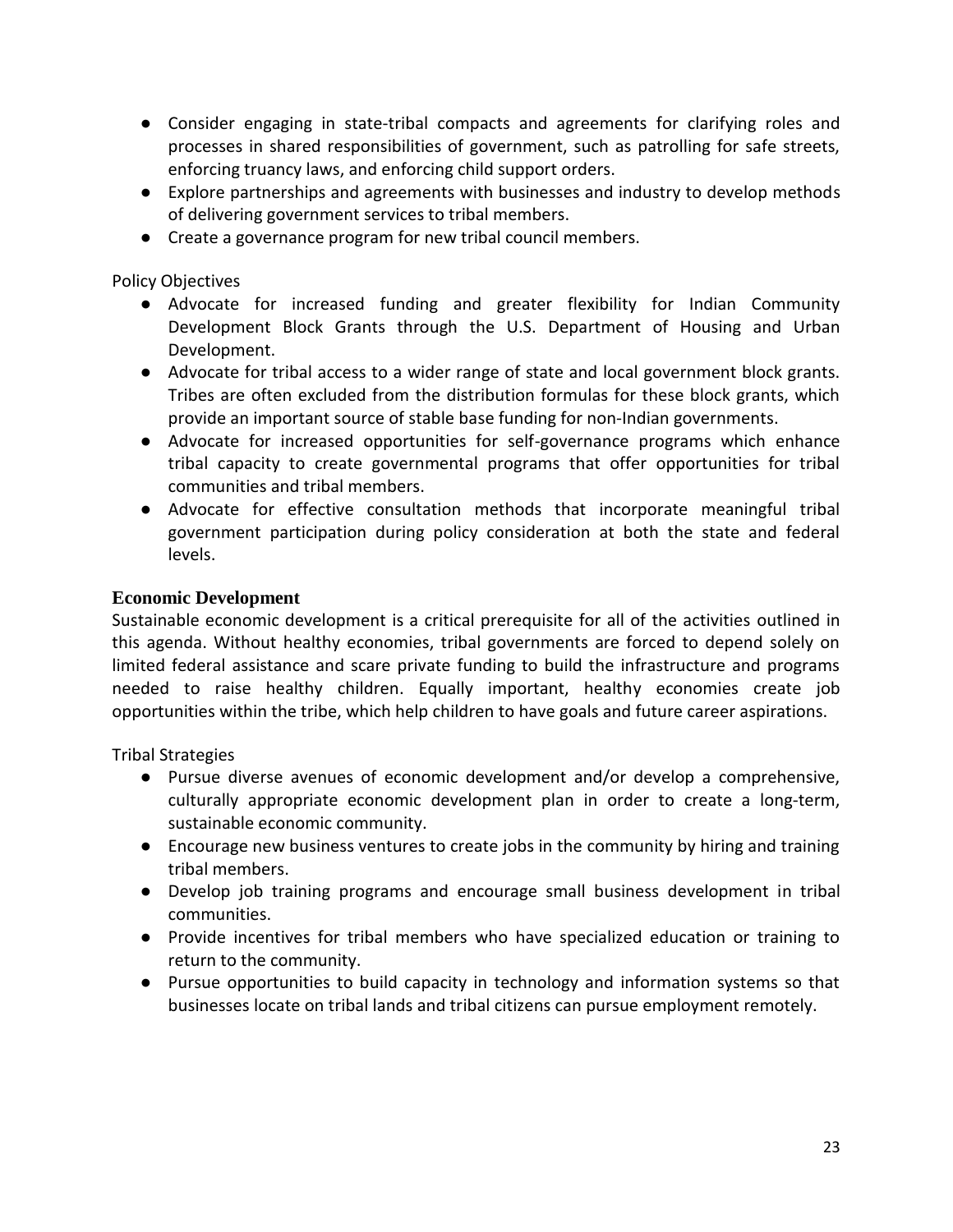- Encourage Congress to make permanent tax incentives for businesses located on tribal land, including the Indian employment tax credit and the accelerated depreciation allowance.
- Encourage Congress to enact new tax credits to benefit economic development on tribal land, including a shareable tax credit for development of renewable energy resources.
- Encourage Congress and the IRS to treat tribal governments in the tax code, on par with state governments, including clarification of tribal authority to issue tax-exempt bonds for governmental and economic development purposes.
- Encourage agencies to expand implementation of the Indian Employment and Related Services Demonstration Act (Pub. L. 102‐477) and Section 166 of the Workforce Investment Act to foster job training, job creation, and economic development in tribal communities.
- Encourage the Department of Labor to develop additional tribal Job Corps sites and to create other job training programs in tribal communities.

#### **Safe Drinking Water**

Like the availability of healthy food, access to safe drinking water is a basic requirement for healthy children. Many Native communities have no water delivery infrastructure, or the infrastructure that does exist is old and in disrepair. Safe and adequate water supply and waste disposal facilities are lacking in approximately 12% of American Indian and Alaska Native homes, compared to 1% of the homes for the U.S. general population.<sup>27</sup> These conditions have direct and adverse impacts on children's health. Infants living in Alaska Native villages without water service, compared to the general population, have been found to have five times the number of hospitalizations due to lower respiratory tract infections, and eleven times the average rate for hospitalizations due to pneumonia.<sup>28</sup> In a time when groundwater contamination is common, tribes need community water treatment and delivery systems, in addition to reliable operation and maintenance of existing systems to ensure access to safe drinking water for their members.

Tribal Strategies

l

- Construct community water and wastewater systems in tribal communities.
- Ensure that water and wastewater systems are consistently and properly operated and maintained.

<sup>27</sup> U.S. Department of Health and Human Services, Indian Health Service. (2006). *Facts on Indian Health Disparities (based on 2000‐2002 rates).* Retrieved August 25, 2008, from http://info.ihs.gov/Files/DisparitiesFacts‐Jan2006.pdf.

<sup>&</sup>lt;sup>28</sup> Hennessy, T.W., et al. (2008). The Relationship Between In-Home Water Service and the Risk of Respiratory Tract, Skin, and Gastrointestinal Tract Infections Among Rural Alaska Natives. *American Journal of Public Health*, 98(11):2072‐8.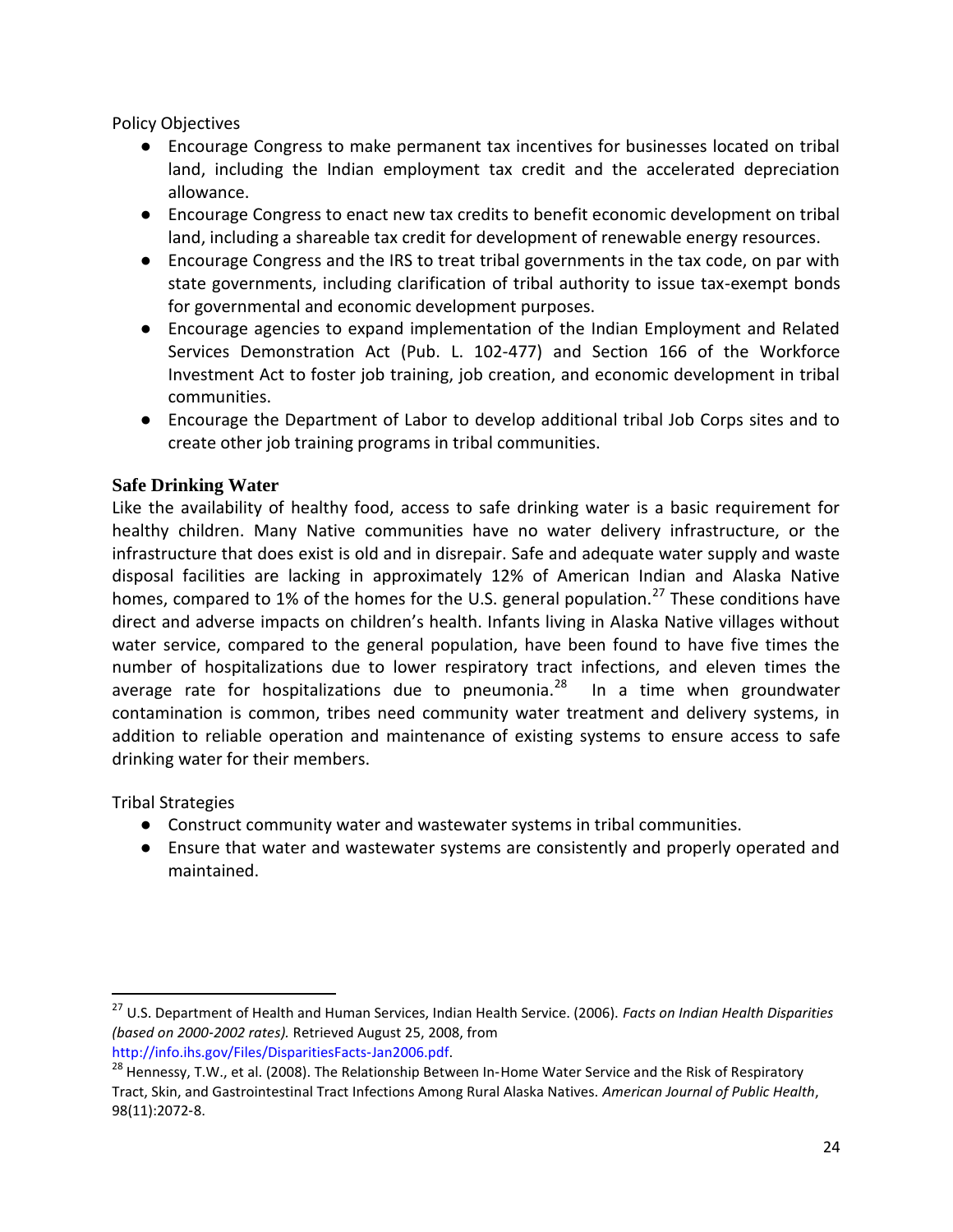- Support legislation that would permit tribes to use federal funds to repay the interest and principal on construction loans where tribes elect to undertake construction, even when federal appropriations for the project are spread out over a period of years.
- Advocate for removal of the tribal match requirement for construction of water and wastewater systems.
- Federal government must promote safe water quality standards to protect surface and subsurface streams and repositories flowing into tribal lands.

## **Social Services and Community Support**

Tribal governments can use the resources generated by government grants and economic development to build strong social service and community support systems. When these programs are administered by tribes, they can be more closely tailored to the needs of tribal members and the unique characteristics (such as geographic isolation or harsh climates) of community. Tribal governments are also in the best position to offer services in a manner that reflects tribal culture and values.

Tribal Strategies

- Tribes should explore the feasibility of administering education and social service support programs. At times, doing so may mean compacting with a state.
- Construct tribal community centers which offer a range of activities for children and families after school and during the summer. Community centers are an important way to provide youth with activities and services, especially where other activities are lacking.
- Encourage partnerships between health clinics and community centers in order to provide after hours and emergency care for children.

Policy Objectives

- Support Temporary Aid for Needy Families (TANF), welfare assistance, and other federal poverty programs. Work to increase opportunities and resources for direct tribal administration of these programs and encourage Congress and federal agencies to allow tribes greater flexibility in administration.
- Through reauthorization, ensure adequate funding for tribal TANF programs by providing incentives for states to match tribal TANF programs and allowing tribes to negotiate their TANF block grant funding level and administrative costs.
- Establish planning grants for tribal TANF and allocate additional funding for infrastructure.
- Recognize TANF as an eligible program under self-governance and Public Law 93-638.
- Provide direct tribal access to Title XX, the Social Services Block Grant, of the Social Security Act.
- Encourage the Administration for Children and Families to expand tribal administration of federal child support enforcement programs.
- Advocate for tribal college inclusion in job training programs and funding made available to community colleges.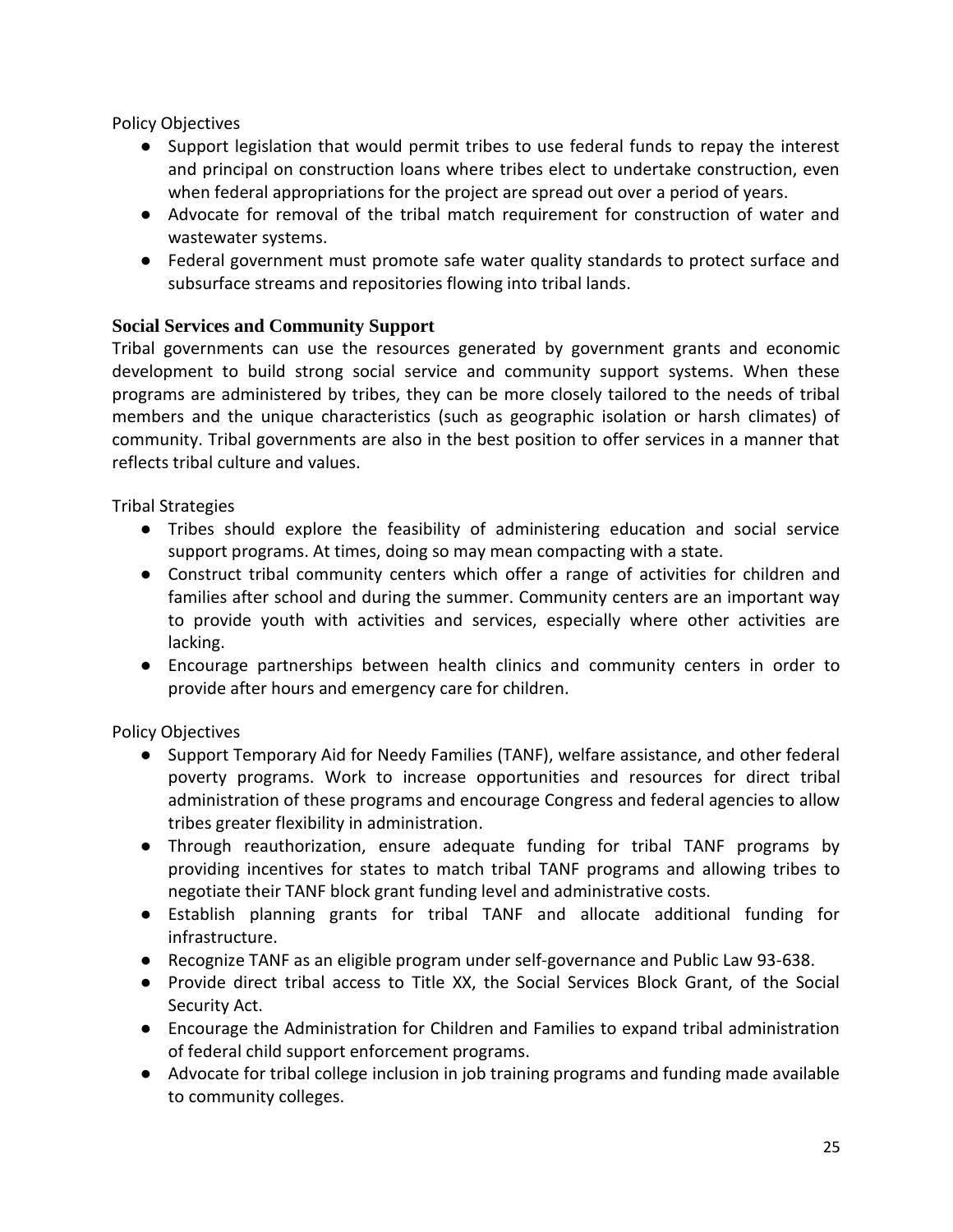● Support capacity building opportunities for tribal education agencies.

#### **Dependable Infrastructure**

In addition to personnel and programming, vibrant communities require strong physical and information infrastructure to support development and services. Maintaining and enhancing community infrastructure is critical to safety, economic development, job creation, and improving living conditions for youth and families throughout Indian Country In many tribal communities, utility services, telecommunications, and roads are lacking or serve only limited areas. This can make economic development difficult, and it also means that children living in those communities may lack access to basic services, such as electricity or emergency medical care. Investment in physical and information infrastructure is a necessary first step to developing systems to support children.

Tribal Strategies

- Strengthen tribal and local control over utility services, including electric, water and telecommunications, and invest in infrastructure to support these services. Tribal control over utility and information services allows tribes to better serve their members and to generate additional revenue by selling excess power or capacity.
- Ensure that all community members have access to affordable, modern utility services. Access to heat, electricity, and water is essential to maintaining basic health standards in homes where children are raised. Access to telecommunications services provides an important educational outlet for children living in remote communities and also offers vital emergency notification and communication links.
- Modernization of transportation infrastructure in tribal communities, which includes developing roads, bike paths, sidewalks, and public transport options.
- Foster intra-tribal data and information coordination across tribal departments by strengthening tribal data capacity and infrastructure.

Policy Objectives

- Encourage Congress, the Department of the Interior, and the Department of Energy to fully implement Title V of the Energy Policy Act, which authorizes a range of programs to foster energy development on tribal lands.
- Advocate for increased funding for road construction and maintenance programs and for tribal access to public transportation planning and implementation grants.
- Encourage the Administration to permanently authorize the Tribal Office at the Federal Communications Commission.
- Support legislation that would expand tribal transportation self-governance programs at the Department of Transportation.
- Encourage Congress and federal agencies to provide affordable access to the electric power grid to serve tribal and other remote communities.
- Advocate for flexible construction funding to help tribes build multipurpose government structures and other community buildings.
- Advocate for greater investment and coordination in tribal data capacity building.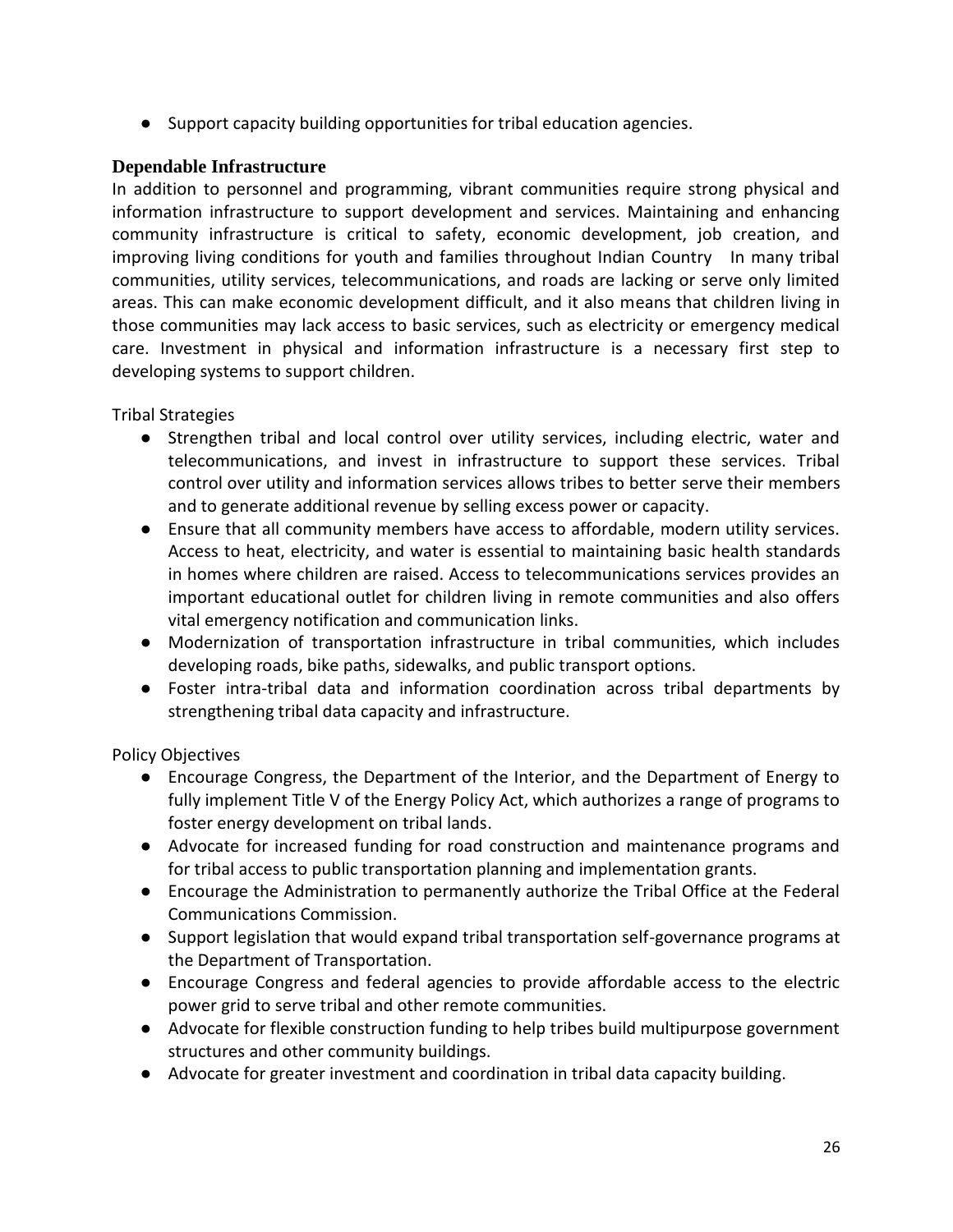#### **Safe Transportation to School**

Children need to be able to get to school safely. The roads in many Native communities are in poor condition and some are impassable by school buses.<sup>29</sup> Many Indian reservation roads and school bus routes were never intended to be used as major vehicle thoroughfares, so they were not built to any safety specifications and do not have adequate signage, safety barriers, or even road shoulders.<sup>30</sup> Native people also have much higher rates of traffic-related pedestrian injury and death than other groups, a significant number of which occur in children under the age of fifteen.<sup>31</sup> Often, the main road through a reservation is a two-lane state highway, where vehicles travel at high speeds, and these generally have no sidewalks, crosswalks, or traffic controls.<sup>32</sup> Development of safe transportation options for school children is critical in these communities.

Tribal Strategies

- Ensure safe bus routes are available for children to get to and from school, including construction, maintenance, and repair of roads where buses travel.
- Construct, maintain, and repair sidewalks and crosswalks on roads frequently used by children. Employ crossing guards during school hours.
- Construct walking or biking routes off of major roadways.
- Develop school travel plans to improve pedestrian and bike travel routes.
- Contact your state's Safe Routes to School Program to find projects currently funded and application requirements.

Policy Objectives

- Advocate for tribes to have reserved funding, and to be direct recipients of funding provided under the Safe Routes to School Program.
- Encourage Congress and federal agencies to increase funding for road and sidewalk construction, maintenance and repair, and fuel costs.
- Advocate for tribal access to targeted programs to improve transportation options for youth, such as school buses, and walking or biking routes.

#### **Water Rights**

Water is sacred to many tribal nations and is vital to tribal subsistence, cultural practices, health and welfare, agricultural production, and economic development. Legal rights to water resources have been long contested by tribes, states, and localities. Water allocations to tribal lands first originated in the early 1800s through tribal treaty provisions, advancing through tribal water settlements and claims, and now water resources are becoming more scarce

<sup>29</sup> U.S. Department of the Interior, Bureau of Indian Affairs*.* (2008). *TEA‐21 Reauthorization Paper: Transportation Serving Native American Lands*, 13.

<sup>30</sup> *Id*. at 11, 15.

<sup>31</sup> LaValley, J., Crandall, C.S., Sklar, D.P., & Banks, L. (2004). *Pedestrian Safety in Native America*. Department of Transportation, 1, 6, 20.

<sup>32</sup> *Id*. at 7‐8, 12, 18.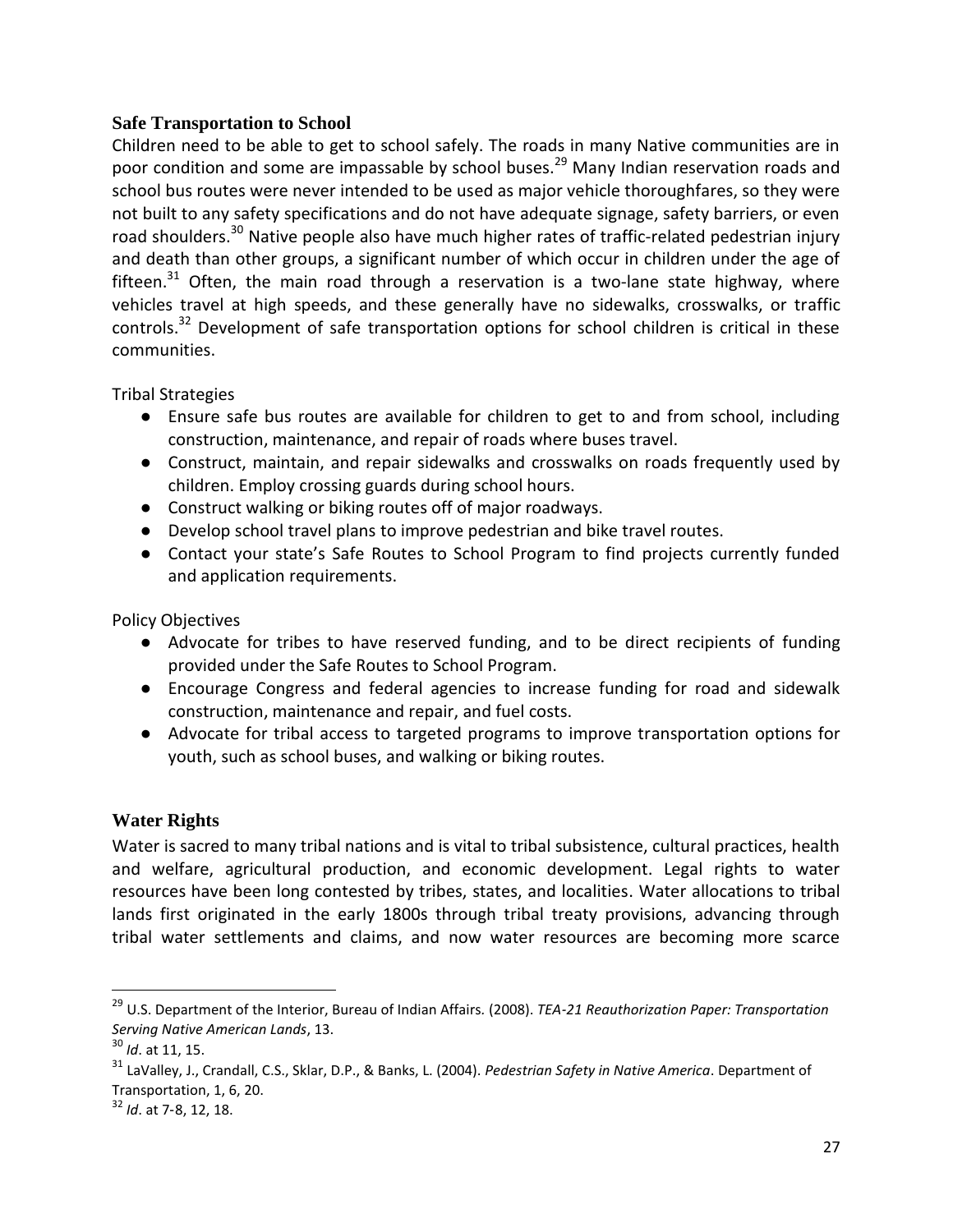resources due to overuse and the impacts of climate change. Water rights are among the most important rights many tribes have yet to exercise.

Although the United States carries the obligation as trustee to protect tribal rights, federal water policy and programs have too often supported non-Native communities to the detriment of tribal legal rights. As a result, many tribal communities now suffer from an inadequate, and often compromised, water supply. Many homes on Indian reservations still lack a clean and reliable water supply, and the lack of water and water infrastructure has halted economic development on some reservations and damaged precious cultural and natural resources. Increasing pressure on water supply from climate change, population growth, and economic development will require more tribes to resolve their water rights claims in the near future.

As of 2011, only 75 federally-recognized tribes have resolved their water rights claims through litigation or settlement, and only 27 have water settlements approved by Congress. The federal government continues to bypass development of tribal water resources and move slowly on water rights settlements. In 2009, the federal government spent over \$3 billion on water projects in foreign countries, while Indian water rights languish.

Tribal Strategies

- Develop and implement tribal water codes addressing both water quality and quantity to assert tribal water rights
- Actively assert and protect tribal water rights to ensure that they are established and legally protected.

Policy Objectives

- Advocate for the Department of the Interior to lift its moratorium on approving tribal water codes for tribes with Indian Reorganization Act constitutions requiring Secretarial approval. The moratorium, established in 1975, needs to be lifted to all tribes to adopt water codes.
- Support legislation to authorize funding for the construction, maintenance, and rehabilitation of existing Indian irrigation and related water projects.
- The federal government should work with tribes to build tribal technical capacity to develop water resources, water management, and water infrastructure. This could be done by instructing agencies, such as the Bureau of Reclamation, the United States Geological Survey, and the Environmental Protection Agency, to work with tribes on water resources projects on tribal lands.